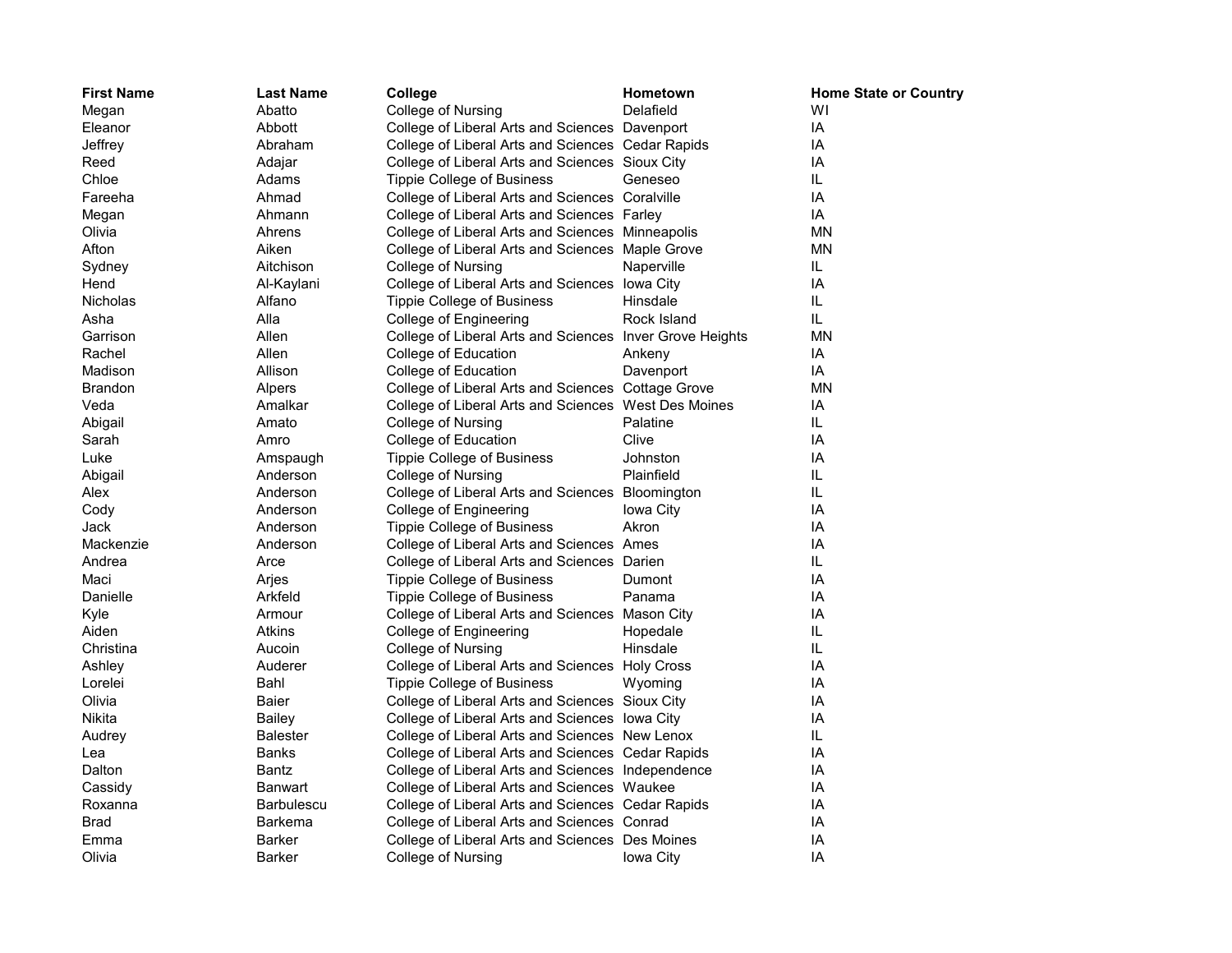| Cameron        | <b>Barnett</b>      | College of Liberal Arts and Sciences Mechanicsburg   |                        | PA  |
|----------------|---------------------|------------------------------------------------------|------------------------|-----|
| Amanda         | <b>Barrett</b>      | College of Liberal Arts and Sciences Cedar Rapids    |                        | IA  |
| Miranda        | Basart              | College of Engineering                               | <b>West Des Moines</b> | IA  |
| Kyle           | <b>Baskin</b>       | <b>Tippie College of Business</b>                    | Naperville             | IL. |
| Grace          | <b>Basler</b>       | College of Liberal Arts and Sciences West Des Moines |                        | ΙA  |
| Danae          | <b>Bassett</b>      | College of Liberal Arts and Sciences Albia           |                        | IA  |
| Paras          | Bassuk              | College of Liberal Arts and Sciences lowa City       |                        | ΙA  |
| <b>Brooke</b>  | <b>Bayless</b>      | College of Liberal Arts and Sciences Saint Charles   |                        | IL. |
| Miranda        | <b>Becker</b>       | College of Liberal Arts and Sciences Council Bluffs  |                        | ΙA  |
| Gavin          | Beedon              | College of Liberal Arts and Sciences West Des Moines |                        | IA  |
| Delaney        | Behning             | College of Liberal Arts and Sciences Peosta          |                        | IA  |
| Andrew         | <b>Behrens</b>      | College of Engineering                               | Polk City              | IA  |
| Anna           | <b>Behrens</b>      | College of Liberal Arts and Sciences West Des Moines |                        | ΙA  |
| Jenna          | Bell                | Carver College of Medicine                           | Dubuque                | IA  |
| Karly          | Benzing             | College of Liberal Arts and Sciences Tiffin          |                        | IA  |
| Brandon        | Berggren            | <b>Tippie College of Business</b>                    | Cedar Falls            | ΙA  |
| Abby           | <b>Berkland</b>     | College of Nursing                                   | Emmetsburg             | IA  |
| Connor         | <b>Bernitt</b>      | <b>College of Engineering</b>                        | Metamora               | IL. |
| Destiny        | <b>Berns</b>        | <b>Tippie College of Business</b>                    | Monona                 | IA  |
| Lauren         | Berry               | College of Liberal Arts and Sciences Geneva          |                        | IL  |
| Eric           | Biedke              | College of Liberal Arts and Sciences Park Ridge      |                        | IL. |
| Kendra         | <b>Bigler</b>       | College of Liberal Arts and Sciences Decorah         |                        | IA  |
| Brianna        | <b>Bisgard</b>      | College of Nursing                                   | Cedar Rapids           | ΙA  |
| Hannah         | <b>Bissen</b>       | College of Liberal Arts and Sciences Harlan          |                        | IA  |
| Quintin        | <b>Blad</b>         | College of Engineering                               | Ankeny                 | ΙA  |
| Emily          | <b>Blenck</b>       | College of Liberal Arts and Sciences Minooka         |                        | IL. |
| Ethan          | Bley                | College of Liberal Arts and Sciences Eden Prairie    |                        | MN  |
| Aaron          | <b>Blom</b>         | College of Liberal Arts and Sciences Oskaloosa       |                        | IA  |
| Hannah         | <b>Bock</b>         | College of Nursing                                   | Solon                  | IA  |
| Gabrielle      | <b>Bode</b>         | College of Nursing                                   | Coralville             | IA  |
| <b>Brooke</b>  | <b>Boettcher</b>    | College of Nursing                                   | Algona                 | IA  |
| Meghan         | <b>Boffeli</b>      | Carver College of Medicine                           | Bernard                | IA  |
| Zachary        | <b>Bohle</b>        | <b>Tippie College of Business</b>                    | Clinton                | IA  |
| Valerie        | Boksa               | College of Engineering                               | Caledonia              | MI  |
| Abigail        | Boone               | College of Liberal Arts and Sciences Swisher         |                        | IA  |
| Emily          | <b>Boote</b>        | College of Liberal Arts and Sciences Olathe          |                        | KS  |
| Ethan          | <b>Borchard</b>     | College of Liberal Arts and Sciences Windsor Heights |                        | ΙA  |
| <b>Bridget</b> | <b>Bortscheller</b> | College of Nursing                                   | Pella                  | IA  |
| Madison        | <b>Botos</b>        | College of Liberal Arts and Sciences Atlantic        |                        | IA  |
| Corinne        | Bovee               |                                                      |                        | IA  |
| Alison         | <b>Bowers</b>       | College of Liberal Arts and Sciences Ankeny          |                        | IL. |
|                |                     | College of Liberal Arts and Sciences Geneseo         |                        | IL  |
| <b>Brynn</b>   | <b>Bowers</b>       | College of Liberal Arts and Sciences Hudson          |                        |     |
| Estella        | Brady               | College of Liberal Arts and Sciences lowa City       |                        | IA  |
| Zachary        | <b>Brecht</b>       | College of Education                                 | Norway                 | IA  |
| Eric           | Bregenzer           | Tippie College of Business                           | Crystal Lake           | IL  |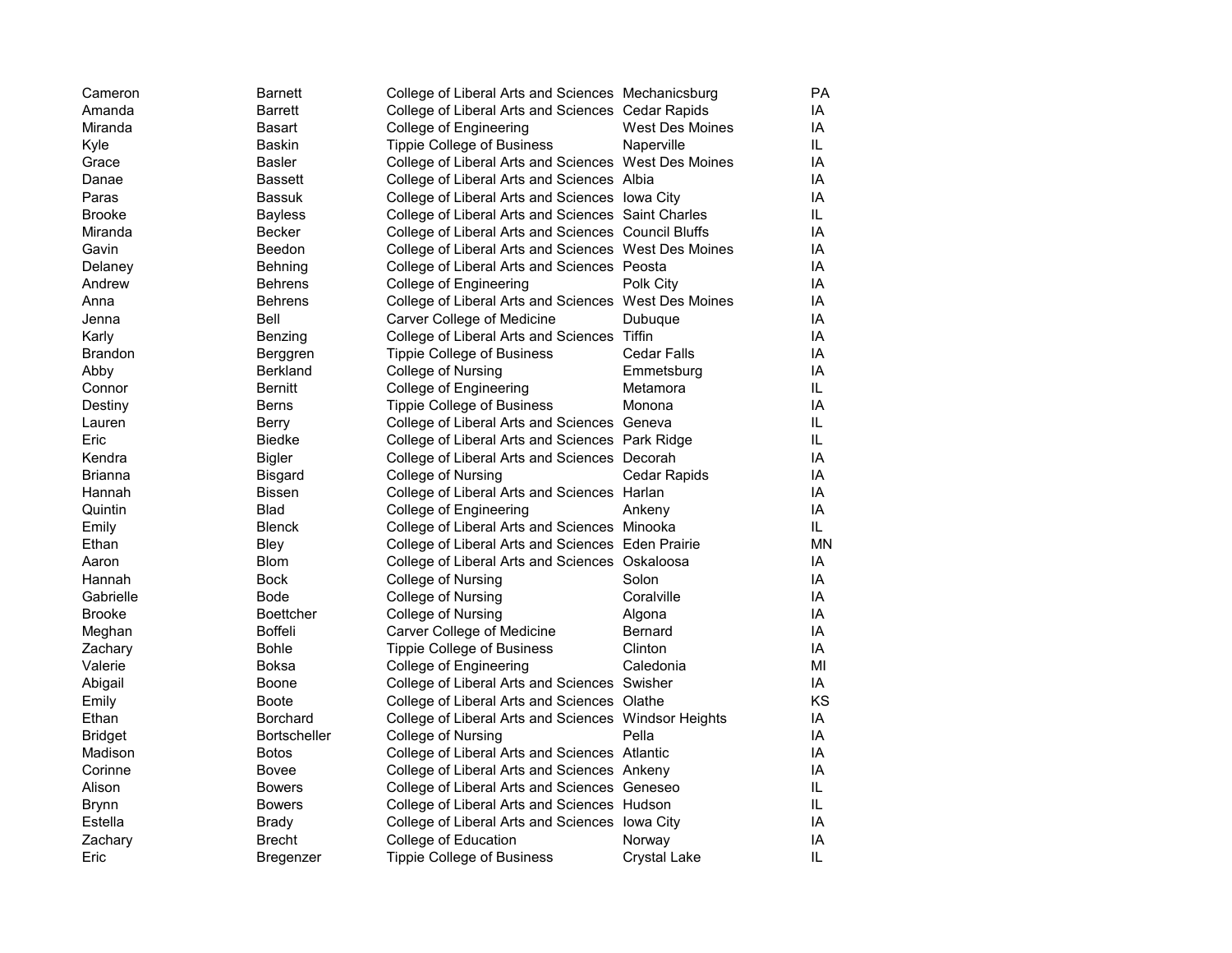| Lucie        | <b>Brennan</b>    | College of Liberal Arts and Sciences lowa City       |                   | IA        |
|--------------|-------------------|------------------------------------------------------|-------------------|-----------|
| Molly        | <b>Brennan</b>    | College of Nursing                                   | Iowa City         | IA        |
| Rachel       | <b>Broderick</b>  | College of Liberal Arts and Sciences Barrington      |                   | IL        |
| Charlotte    | <b>Brookins</b>   | College of Liberal Arts and Sciences Kansas City     |                   | <b>MO</b> |
| Benjamin     | <b>Brooks</b>     | <b>Tippie College of Business</b>                    | Johnston          | IA        |
| Madalyn      | <b>Brouch</b>     | College of Nursing                                   | Naperville        | IL        |
| Caroline     | <b>Brown</b>      | College of Liberal Arts and Sciences Pomeroy         |                   | IA        |
| Claire       | <b>Brown</b>      | College of Nursing                                   | Naperville        | IL        |
| Ross         | Brown             | College of Engineering                               | Iowa City         | IA        |
| Madison      | <b>Bruce</b>      | College of Liberal Arts and Sciences Red Oak         |                   | ΙA        |
| Calista      | <b>Bruno</b>      | College of Liberal Arts and Sciences Park Ridge      |                   | IL        |
| Thomas       | <b>Bruno</b>      | College of Engineering                               | Arlington Heights | IL        |
| Mariel       | <b>Bruxvoort</b>  | <b>Tippie College of Business</b>                    | Caledonia         | MI        |
| Abby         | <b>Buchele</b>    | College of Nursing                                   | Ames              | IA        |
| Allison      | <b>Buerschen</b>  | College of Liberal Arts and Sciences Rio Rancho      |                   | <b>NM</b> |
| Anne         | <b>Buffington</b> | College of Public Health                             | Gilbert           | IA        |
| Erin         | Bughman           | College of Liberal Arts and Sciences Asbury          |                   | IA        |
| <b>Bryce</b> | <b>Buhlman</b>    | <b>Tippie College of Business</b>                    | Evansdale         | IA        |
| Elisa        | <b>Burba</b>      | College of Liberal Arts and Sciences Marietta        |                   | GА        |
| Elizabeth    | <b>Burds</b>      | College of Liberal Arts and Sciences Epworth         |                   | IA        |
| Maria        | Buri              | College of Liberal Arts and Sciences lowa City       |                   | IA        |
| Alexis       | <b>Burkle</b>     | College of Public Health                             | Urbandale         | IA        |
| Miranda      | <b>Burnett</b>    | <b>Tippie College of Business</b>                    | Waukee            | IA        |
| Kelly        | Bush              | College of Nursing                                   | Lake Zurich       | IL        |
| Austin       | Caldwell          | College of Engineering                               | Asbury            | IA        |
| Carsyn       | Calkins           | College of Nursing                                   | Johnston          | IA        |
| Michael      | Campbell          | College of Liberal Arts and Sciences lowa City       |                   | IA        |
| Cara         | Caputo            | College of Nursing                                   | Wheaton           | IL        |
| Amanda       | Caraballo         | College of Liberal Arts and Sciences Marshalltown    |                   | IA        |
| Alexis       | Carfrae           | College of Liberal Arts and Sciences Waukee          |                   | IA        |
| Lauren       | Carley            | College of Liberal Arts and Sciences Springfield     |                   | IL        |
| Emma         | Carlson           | <b>Tippie College of Business</b>                    | Clive             | IA        |
| Keenan       | Carmody           | College of Engineering                               | Cedar Rapids      | IA        |
| Austin       | Carnes            | College of Liberal Arts and Sciences Stanwood        |                   | IA        |
| Hikaru       | Carolin           | College of Liberal Arts and Sciences Cedar Rapids    |                   | IA        |
| Sophia       | Caronis           | College of Liberal Arts and Sciences Libertyville    |                   | IL        |
| Jillian      | Carroll           | College of Liberal Arts and Sciences Naperville      |                   | IL        |
| Ellie        | Casler            | College of Liberal Arts and Sciences Grimes          |                   | IA        |
| Madeline     | Cason             | College of Liberal Arts and Sciences West Des Moines |                   | IA        |
| Anna         | Cater             | College of Liberal Arts and Sciences Hiawatha        |                   | IA        |
| Kendra       | Caulfield         | College of Education                                 | Ames              | IA        |
| Ellie        | Caylor            | College of Liberal Arts and Sciences Forest City     |                   | IA        |
| Christopher  | Ceplecha          | College of Liberal Arts and Sciences Ankeny          |                   | IA        |
| Hannah       | Ceralde           | College of Nursing                                   | Wayne             | IL        |
| Anne         | Cerveny           | College of Liberal Arts and Sciences Cedar Rapids    |                   | IA        |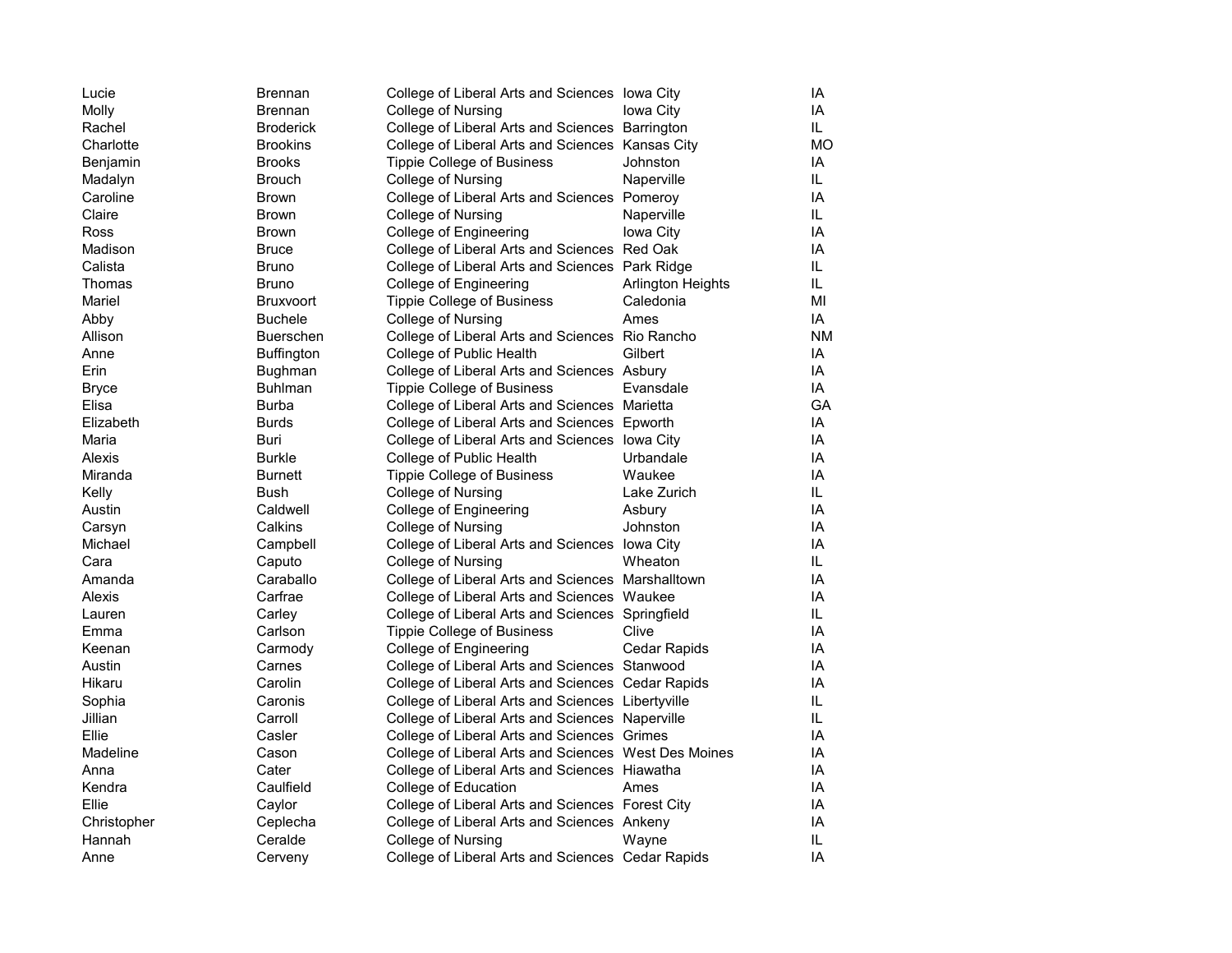| Cahrina   | Chang        | College of Liberal Arts and Sciences Fairfield       |                      | IA        |
|-----------|--------------|------------------------------------------------------|----------------------|-----------|
| Gloria    | Chang        | College of Liberal Arts and Sciences Coralville      |                      | IA        |
| Natalie   | Chartier     | College of Liberal Arts and Sciences West Des Moines |                      | IA        |
| Rafay     | Cheema       | College of Liberal Arts and Sciences Davenport       |                      | IA        |
| Andy      | Chen         | College of Liberal Arts and Sciences lowa City       |                      | IA        |
| Jason     | Chen         | College of Liberal Arts and Sciences Ames            |                      | IA        |
| Nikki     | Chen         | College of Liberal Arts and Sciences Denver          |                      | CO        |
| Yuyang    | Chen         | College of Liberal Arts and Sciences Beijing         |                      | China     |
| Mollie    | Chez         | College of Nursing                                   | Northfield           | IL.       |
| Cassidy   | Christensen  | College of Liberal Arts and Sciences Glidden         |                      | IA        |
| Kyle      | Christensen  | College of Engineering                               | Treynor              | IA        |
| Liam      | Christensen  | College of Liberal Arts and Sciences Indianola       |                      | IA        |
| Lily      | Christensen  | College of Nursing                                   | Cedar Falls          | IA        |
| Megan     | Christianson | College of Liberal Arts and Sciences Williamsburg    |                      | IA        |
| Nathan    | Clack        | College of Liberal Arts and Sciences Springfield     |                      | IL.       |
| Ana       | Clark        | College of Liberal Arts and Sciences Ankeny          |                      | IA        |
| Elizabeth | Clark        | College of Liberal Arts and Sciences Des Moines      |                      | IA        |
| Rylee     | Clark        | College of Education                                 | Lowden               | IA        |
| Alison    | Claypool     | College of Liberal Arts and Sciences Wildwood        |                      | <b>MO</b> |
| Kayla     | Cleland      | College of Liberal Arts and Sciences San Marcos      |                      | CA        |
| Allison   | Clemen       | College of Education                                 | Cedar Rapids         | IA        |
| Sylvia    | Clubb        | College of Liberal Arts and Sciences Marion          |                      | IA        |
| Kathryn   | Cochrane     | College of Liberal Arts and Sciences Fort Dodge      |                      | IA        |
| Morgan    | Collier      | College of Liberal Arts and Sciences Manchester      |                      | IA        |
| Caitlin   | Conner       | College of Nursing                                   | Marion               | IA        |
| Karlyn    | Connolly     | College of Liberal Arts and Sciences Mount Vernon    |                      | IA        |
| Majesty   | Constable    | College of Education                                 | Indianola            | IA        |
| Alexandra | Contursi     | College of Liberal Arts and Sciences Chicago         |                      | IL.       |
| Riley     | Cooney       | Tippie College of Business                           | Clear Lake           | IA        |
| Phillip   | Cooper-Ohm   | College of Liberal Arts and Sciences Council Bluffs  |                      | IA        |
| Benjamin  | Copeland     | College of Liberal Arts and Sciences Belleville      |                      | W١        |
| Mayrin    | Corea        | College of Nursing                                   | Council Bluffs       | IA        |
| Reilly    | Corken       | College of Engineering                               | Batavia              | IL.       |
| Grace     | Couture      | College of Nursing                                   | Urbandale            | IA        |
| Celesta   | Cox          | College of Engineering                               | Ankeny               | IA        |
| Chloe     | Crandell     | Tippie College of Business                           | Urbandale            | IA        |
| Dorothy   | Craven       | College of Liberal Arts and Sciences Chicago         |                      | IL.       |
| Emily     | Cray         | <b>Tippie College of Business</b>                    | Iowa City            | IA        |
| Anna      | Cullinan     | College of Liberal Arts and Sciences lowa City       |                      | IA        |
| Daniel    | Cummins      | College of Liberal Arts and Sciences Rockville       |                      | MD        |
| Connor    | Cunningham   | <b>Tippie College of Business</b>                    | Ankeny               | IA        |
| Emily     | Cunningham   | College of Nursing                                   | Woodbury             | ΜN        |
| Nicholas  | Currant      | <b>Tippie College of Business</b>                    | <b>Bondurant</b>     | IA        |
| Ryan      | Currie       | College of Liberal Arts and Sciences Northbrook      |                      | IL        |
| Ainslee   | Cutler       | College of Nursing                                   | <b>Buffalo Grove</b> | IL        |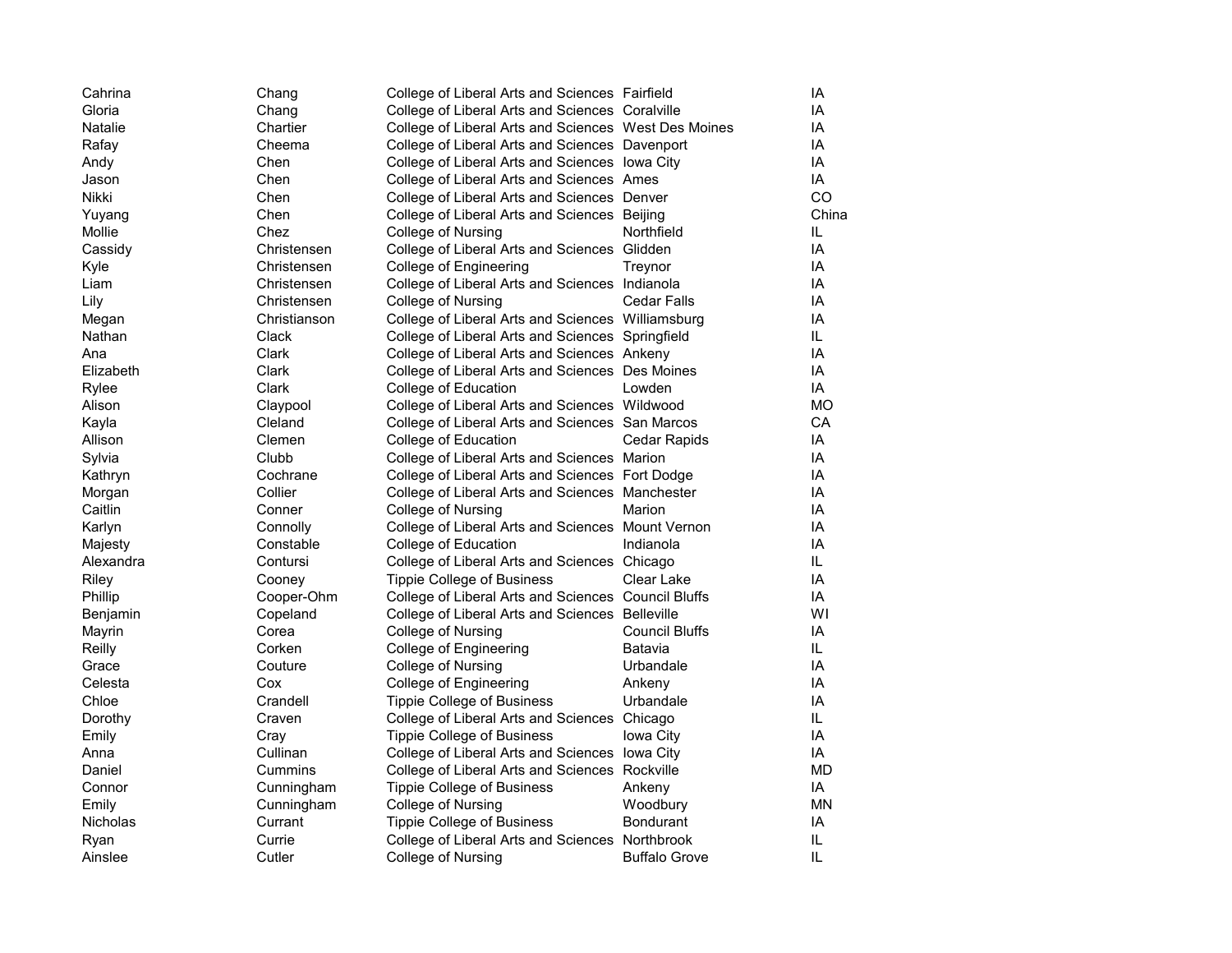| <b>Brigette</b> | Dakovich        | College of Liberal Arts and Sciences Waterloo        |                        | IA        |
|-----------------|-----------------|------------------------------------------------------|------------------------|-----------|
| Carly           | Dalberg         | College of Liberal Arts and Sciences Dubuque         |                        | IA        |
| Gina            | Daleo           | College of Nursing                                   | Crystal Lake           | IL.       |
| Abigail         | Damge           | College of Nursing                                   | Naperville             | IL.       |
| Erika           | Davidson        | College of Nursing                                   | Lakeville              | <b>MN</b> |
| Elle            | Davis           | College of Liberal Arts and Sciences Clinton         |                        | IA        |
| Julia           | Davis           | College of Nursing                                   | Urbandale              | IA        |
| Elaina          | Dawley          | College of Liberal Arts and Sciences Marshalltown    |                        | IA        |
| Regan           | Day             | <b>Tippie College of Business</b>                    | <b>West Des Moines</b> | IA        |
| Madeline        | <b>DeCoste</b>  | College of Liberal Arts and Sciences Farmer City     |                        | IL.       |
| Mary            | DeFoor          | College of Liberal Arts and Sciences Cincinnati      |                        | OН        |
| Evan            | DeVries         | <b>Tippie College of Business</b>                    | Des Moines             | IA        |
| Lawrence        | Deng            | College of Liberal Arts and Sciences Ankeny          |                        | IA        |
| Caleb           | Derrig          | College of Engineering                               | Homer Glen             | IL.       |
| Aditya          | Desai           | College of Liberal Arts and Sciences Aurora          |                        | IL.       |
| Jatin           | <b>Dhamrait</b> | College of Engineering                               | Springfield            | IL.       |
| Olivia          | <b>DiCicco</b>  | College of Liberal Arts and Sciences Phoenixville    |                        | PA        |
| Kevin           | Dial            | College of Engineering                               | Urbandale              | IA        |
| Nathan          | Dickson         | College of Engineering                               | <b>Mount Vernon</b>    | IA        |
| Nathan          | Dill            | <b>Tippie College of Business</b>                    | Iowa City              | IA        |
| Kathleen        | Dillon          | College of Education                                 | Glenview               | IL.       |
| Cole            | Dingman         | College of Engineering                               | Ankeny                 | IA        |
| Alexzondria     | Diveley         | College of Education                                 | Shellsburg             | IA        |
| Eva             | Dolan           | College of Nursing                                   | Cedar Rapids           | IA        |
| Vita            | Domnenko        | College of Liberal Arts and Sciences West Des Moines |                        | IA        |
| Sierra          | Donaldson       | College of Liberal Arts and Sciences Downers Grove   |                        | IL.       |
| Mason           | Donelson        | College of Liberal Arts and Sciences Knoxville       |                        | IA        |
| Walter          | Donich          | <b>Tippie College of Business</b>                    | Coralville             | IA        |
| Eva             | Donnelly        | College of Liberal Arts and Sciences Elkhorn         |                        | <b>NE</b> |
| Ella            | Doolittle       | College of Liberal Arts and Sciences Council Bluffs  |                        | IA        |
| Jason           | Dornbos         | College of Liberal Arts and Sciences Willow Springs  |                        | IL.       |
| Lily            | Dosedel         | <b>Tippie College of Business</b>                    | Waukee                 | IA        |
| Amanda          | Dougherty       | College of Liberal Arts and Sciences Epworth         |                        | IA        |
| Jessica         | Doyle           | College of Nursing                                   | Coralville             | IA        |
| Aidan           | Drake           | College of Education                                 | <b>West Des Moines</b> | IA        |
| Daniel          | Drake           | College of Liberal Arts and Sciences West Des Moines |                        | IA        |
| Allison         | Dries           | College of Nursing                                   | Peoria                 | IL.       |
| Madison         | <b>Drilling</b> | College of Engineering                               | Osage                  | IA        |
| Lindsey         | Dueling         | College of Public Health                             | Des Moines             | IA        |
| Margaret        | Dunham          | <b>Tippie College of Business</b>                    | Des Moines             | IA        |
| Harper          | Dunne           | College of Liberal Arts and Sciences Fort Worth      |                        | <b>TX</b> |
| Jackson         | Dunning         | College of Liberal Arts and Sciences Council Bluffs  |                        | IA        |
| Andrew          | Dupont          | College of Liberal Arts and Sciences Robins          |                        | IA        |
| Samuel          | Durdin          | College of Engineering                               | Asbury                 | IA        |
| Tyler           | Dvergsten       | College of Liberal Arts and Sciences Storm Lake      |                        | IA        |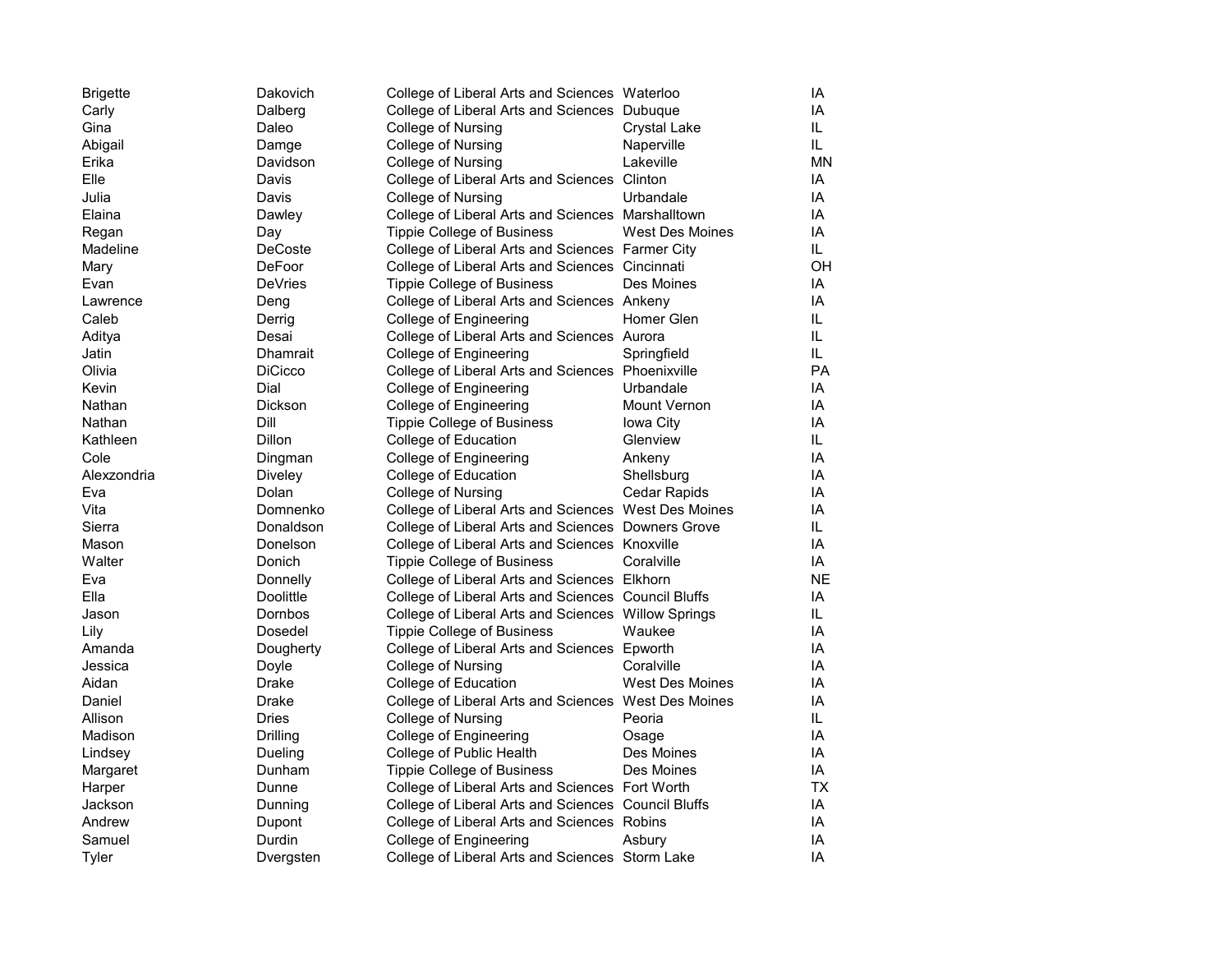| James        | Dykeman       | College of Liberal Arts and Sciences Cedar Rapids    |                        | IA        |
|--------------|---------------|------------------------------------------------------|------------------------|-----------|
| Abbie        | Eastman       | College of Liberal Arts and Sciences Nevada          |                        | IA        |
| Chloe        | Eaton         | College of Nursing                                   | <b>Bettendorf</b>      | IA        |
| Emma         | Echard        | College of Liberal Arts and Sciences Fairfax         |                        | VA        |
| Dominica     | Eckstrom      | College of Liberal Arts and Sciences Albert Lea      |                        | <b>MN</b> |
| Hunter       | Eden          | College of Education                                 | Kalona                 | IA        |
| Rebecca      | Edmundson     | <b>Tippie College of Business</b>                    | Downers Grove          | IL.       |
| Hallie       | Ehn           | College of Liberal Arts and Sciences Fort Dodge      |                        | IA        |
| Madison      | Einck         | College of Liberal Arts and Sciences Bettendorf      |                        | IA        |
| Quinn        | Eldridge      | College of Liberal Arts and Sciences Rowlett         |                        | <b>TX</b> |
| Samuel       | Eliasen       | College of Liberal Arts and Sciences LeClaire        |                        | IA        |
| Kallista     | Elwood        | College of Liberal Arts and Sciences Evergreen Park  |                        | IL.       |
| Jenna        | Emanuel       | College of Nursing                                   | Stewartville           | <b>MN</b> |
| Oliver       | Engelhardt    | College of Liberal Arts and Sciences Sioux City      |                        | IA        |
| Claire       | Enyart        | College of Liberal Arts and Sciences lowa City       |                        | IA        |
| Emma         | Erlbacher     | College of Liberal Arts and Sciences Harlan          |                        | IA        |
| Cassidy      | Erner         | College of Nursing                                   | Cedar Rapids           | IA        |
| Megan        | Ertl          | College of Engineering                               | <b>Dyersville</b>      | IA        |
| <b>Brett</b> | Erwin         | <b>Tippie College of Business</b>                    | Davenport              | IA        |
| Caitlin      | Fairchild     | College of Liberal Arts and Sciences Saint Charles   |                        | IA        |
| Ethan        | Fairfield     | <b>Tippie College of Business</b>                    | Eldridge               | IA        |
| Kate         | Farnum        | College of Liberal Arts and Sciences Cedar Rapids    |                        | IA        |
| Ronald       | Farwell       | College of Engineering                               | Orion                  | IL.       |
| Megan        | Fear          | College of Liberal Arts and Sciences Swisher         |                        | IA        |
| Caden        | Fedeler       | College of Engineering                               | North Liberty          | IA        |
| Abigail      | Feldmann      | College of Liberal Arts and Sciences West Des Moines |                        | IA        |
| Charles      | Fiegen        | College of Engineering                               | Durango                | IA        |
| Anne         | Field         | College of Liberal Arts and Sciences Charles City    |                        | IA        |
| Morgan       | Filippini     | College of Liberal Arts and Sciences Spring Valley   |                        | IL.       |
| Kaila        | Findley       | College of Liberal Arts and Sciences Stuart          |                        | IA        |
| Evan         | Finken        | College of Liberal Arts and Sciences                 |                        |           |
| Damaria      | Finley        | College of Liberal Arts and Sciences Waukegan        |                        | IL.       |
| leland       | Flanagan      | College of Education                                 | Grinnell               | IA        |
| Marleigh     | Flanagan      | College of Education                                 | Iowa City              | IA        |
| Sean         | Flanagan      | College of Liberal Arts and Sciences Lindenwood      |                        | IL.       |
| Brittany     | Fleury        | Tippie College of Business                           | Mokena                 | IL.       |
| Colleen      | Flood         | College of Nursing                                   | Chicago                | IL.       |
| Erin         | Floody        | College of Nursing                                   | <b>Hoffman Estates</b> | IL.       |
| Laura        | <b>Flores</b> | College of Liberal Arts and Sciences White Lake      |                        | MI        |
| Melanie      | <b>Flores</b> | College of Liberal Arts and Sciences Carol Stream    |                        | IL.       |
| Madison      | Floss         | College of Public Health                             | Coralville             | IA        |
| Connor       | <b>Flynn</b>  | College of Liberal Arts and Sciences Stillman Valley |                        | IL.       |
| Alexis       | Folkers       | College of Liberal Arts and Sciences Walker          |                        | IA        |
| Colton       | Ford          | College of Liberal Arts and Sciences Missouri Valley |                        | IA        |
| Kelsey       | Ford          | College of Nursing                                   | Grayslake              | IL        |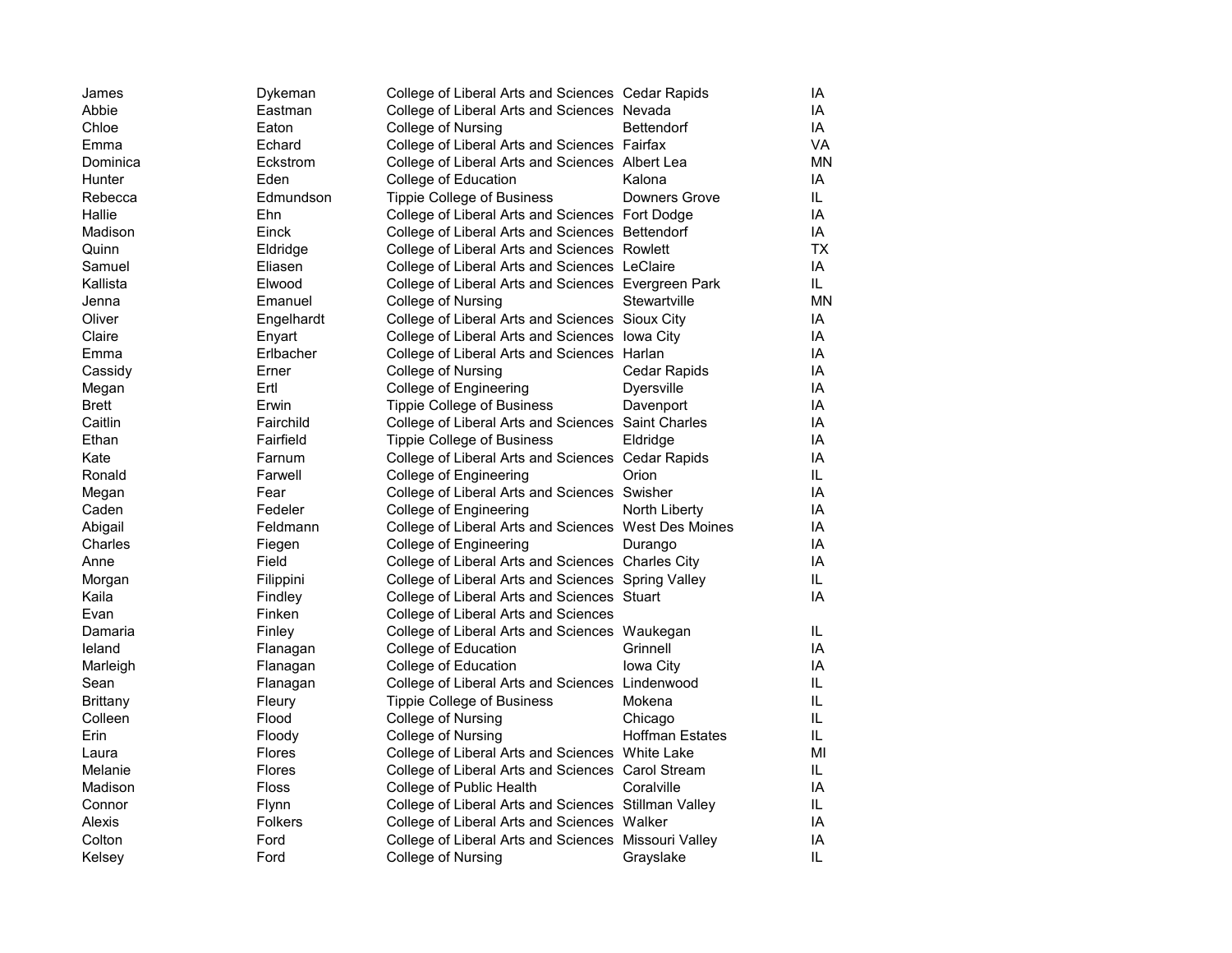| Rachel       | Ford        | College of Liberal Arts and Sciences State Center    |                   | ΙA        |
|--------------|-------------|------------------------------------------------------|-------------------|-----------|
| Robert       | Ford        | <b>Tippie College of Business</b>                    | <b>Iowa Falls</b> | IA        |
| Patrick      | Foster      | College of Liberal Arts and Sciences Norwalk         |                   | IA        |
| Samuel       | Fouts       | College of Liberal Arts and Sciences Bellevue        |                   | NE.       |
| Hannah       | Franke      | College of Liberal Arts and Sciences Saint Louis     |                   | MО        |
| Noelle       | Franzone    | College of Liberal Arts and Sciences Fitchburg       |                   | W١        |
| Carson       | Frazee      | College of Education                                 | Fairfax           | ΙA        |
| Jayna        | Freeman     | College of Liberal Arts and Sciences Waverly         |                   | ΙA        |
| Danielle     | Frey        | College of Nursing                                   | Swisher           | ΙA        |
| Sarah        | Froelich    | College of Liberal Arts and Sciences Ankeny          |                   | ΙA        |
| Max          | Frost       | College of Education                                 | West Des Moines   | ΙA        |
| Daniel       | Fu          | College of Liberal Arts and Sciences Johnston        |                   | ΙA        |
| Riley        | <b>Fuhs</b> | College of Liberal Arts and Sciences Urbandale       |                   | ΙA        |
| Ethan        | Fulcher     | <b>Tippie College of Business</b>                    | Hudson            | ΙA        |
| Lauren       | Fuller      | College of Liberal Arts and Sciences Olathe          |                   | KS        |
| Jason        | Gao         | College of Liberal Arts and Sciences Springfield     |                   | IL.       |
| Joyce        | Gao         | College of Liberal Arts and Sciences Springfield     |                   | IL        |
| Ting         | Gao         | College of Liberal Arts and Sciences lowa City       |                   | IA        |
| Kathryn      | Garn        | College of Engineering                               | Norman            | ОK        |
| Jacob        | Gault       | College of Engineering                               | Johnston          | ΙA        |
| Hayden       | Gavette     | College of Engineering                               | Gill              | CO        |
| Andrea       | Gehling     | College of Nursing                                   | <b>Breda</b>      | IA        |
| Olivia       | Geiger      | College of Nursing                                   | Cedar Rapids      | IA        |
| Josephine    | Geiger-Lee  | College of Liberal Arts and Sciences Omaha           |                   | <b>NE</b> |
| Jami         | Gerhardt    | College of Nursing                                   | <b>Burlington</b> | IA        |
| Abigail      | Getka       | College of Nursing                                   | Cary              | IL        |
| Mikayla      | Gibson      | College of Liberal Arts and Sciences Clive           |                   | IA        |
| Sophia       | Gilbert     | College of Liberal Arts and Sciences Atkins          |                   | IA        |
| Agam         | Gill        | College of Engineering                               | Iowa City         | ΙA        |
| Alec         | Glisson     | College of Education                                 | Springfield       | IL        |
| Timothy      | Globokar    | College of Nursing                                   | Hiawatha          | IA        |
| Neely        | Goerlinger  | College of Liberal Arts and Sciences Clintonville    |                   | W١        |
| Walter       | Golay       | College of Liberal Arts and Sciences lowa City       |                   | IA        |
| Sean Michael | Gomendoza   | College of Liberal Arts and Sciences North Liberty   |                   | IA        |
| Alejandro    | Gonzalez    | College of Liberal Arts and Sciences Humacao         |                   | <b>PR</b> |
| Bailey       | Goodman     | College of Liberal Arts and Sciences Akron           |                   | ΙA        |
| Sharon       | Goodman     | College of Liberal Arts and Sciences Lime Springs    |                   | IA        |
| Antoinette   | Goodrich    | College of Liberal Arts and Sciences Boiling Springs |                   | <b>PA</b> |
| Nathan       | Goodwin     | <b>Tippie College of Business</b>                    | Clive             | ΙA        |
| Maria        | Gorham      | College of Liberal Arts and Sciences Ankeny          |                   | ΙA        |
| Mary         | Graff       | College of Liberal Arts and Sciences lowa City       |                   | ΙA        |
| Nicholas     | Grandgenett | College of Liberal Arts and Sciences Nevada          |                   | IA        |
| Emma         | Greco       | College of Liberal Arts and Sciences Laconia         |                   | NΗ        |
| Joseph       | Greif       | College of Engineering                               | Coggon            | ΙA        |
| Katelyn      | Greiner     | College of Liberal Arts and Sciences Cedar Rapids    |                   | IA        |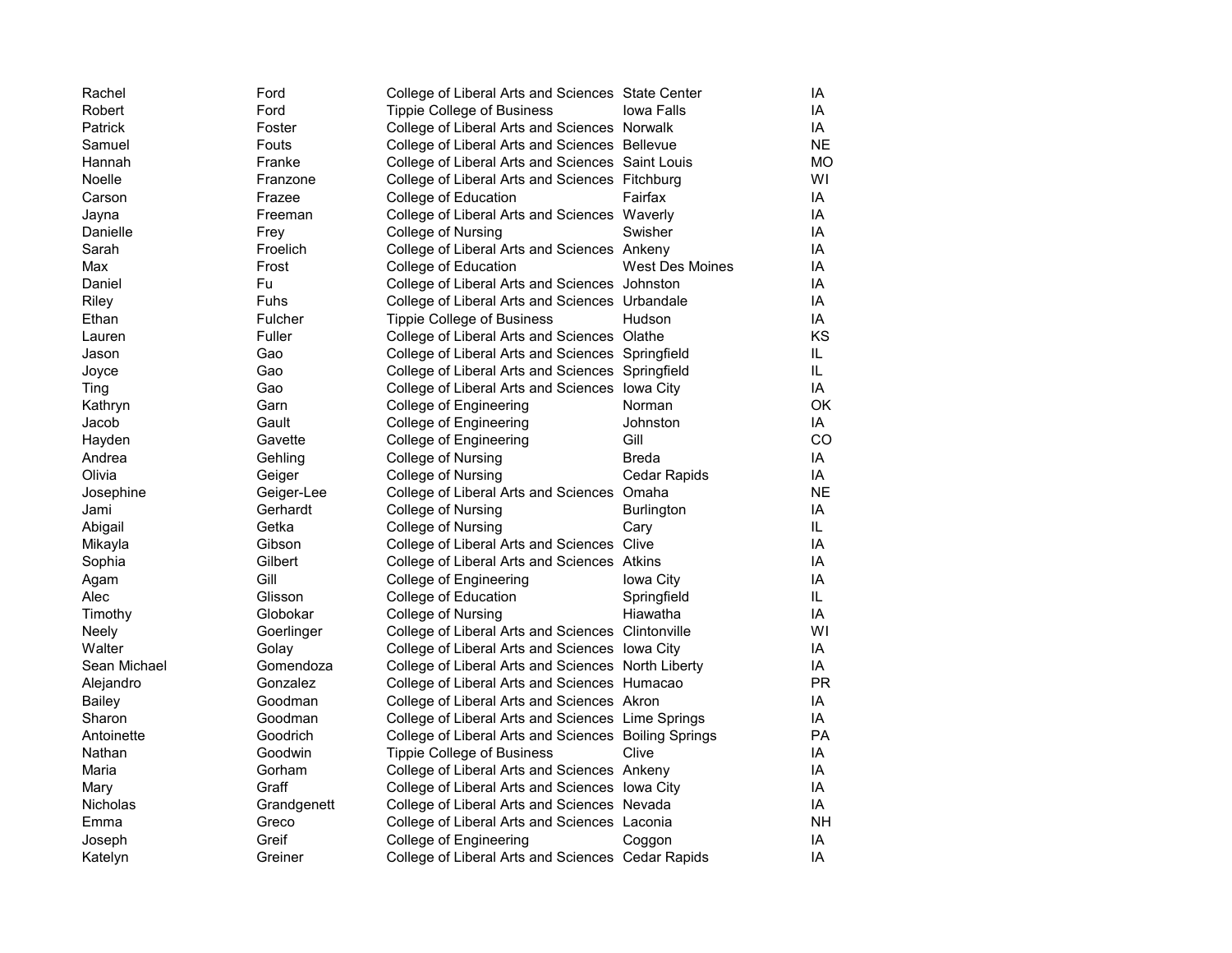| Anna           | Griffin        | College of Liberal Arts and Sciences LeClaire        |                    | IA        |
|----------------|----------------|------------------------------------------------------|--------------------|-----------|
| Ryan           | Griffin        | College of Engineering                               | Plainfield         | IL.       |
| Gina           | Gross          | College of Liberal Arts and Sciences lowa City       |                    | IA        |
| Maxwell        | Grothusen      | College of Engineering                               | Iowa City          | IA        |
| Jessica        | Grundmeyer     | College of Engineering                               | Walker             | IA        |
| Ryan           | Gudenkauf      | <b>Tippie College of Business</b>                    | Coralville         | IA        |
| Caitlin        | Guist          | College of Nursing                                   | Oswego             | IL.       |
| Lydia          | Guo            | College of Liberal Arts and Sciences lowa City       |                    | IA        |
| Mengcheng      | Guo            | College of Liberal Arts and Sciences lowa City       |                    | IA        |
| Ariella        | Gutman         | College of Nursing                                   | Glenview           | IL.       |
| McKenna        | Haag           | College of Education                                 | North Liberty      | IA        |
| Chloe          | Haagensen      | College of Liberal Arts and Sciences Plymouth        |                    | ΜN        |
| Madeline       | Haase          | College of Engineering                               | Bloomington        | IL.       |
| Sarah          | Hager          | College of Liberal Arts and Sciences Batavia         |                    | IL.       |
| Ethan          | Hahlbeck       | College of Liberal Arts and Sciences Appleton        |                    | WI        |
| Max            | Halbach        | College of Liberal Arts and Sciences Ankeny          |                    | IA        |
| Ava            | Hamanaka       | College of Education                                 | Clarinda           | IA        |
| Logan          | Hammond        | College of Engineering                               | Iowa City          | IA        |
| Grace          | Hansen         | College of Liberal Arts and Sciences Chesterfield    |                    | <b>MO</b> |
| Paige          | Hanson         | College of Nursing                                   | Johnston           | IA        |
| Wesley         | Hanson         | College of Liberal Arts and Sciences La Porte City   |                    | IA        |
| Mia            | Harbort        | College of Liberal Arts and Sciences Menomonee Falls |                    | WI        |
| Evan           | Harden         | College of Liberal Arts and Sciences Clinton         |                    | IA        |
| Claire         | Hardiek        | College of Liberal Arts and Sciences Oak Lawn        |                    | IL.       |
| Linzie         | Harding        | College of Liberal Arts and Sciences Woodstock       |                    | IL.       |
| Alaria         | Harken         | College of Nursing                                   | Toledo             | IA        |
| Paige          | Harken         | College of Liberal Arts and Sciences Coralville      |                    | IA        |
| Madeline       | Harp           | College of Liberal Arts and Sciences Kalamazoo       |                    | MI        |
| <b>Braeden</b> | Harrell        | College of Engineering                               | Crystal Lake       | IL.       |
| Carli          | Harris         | College of Liberal Arts and Sciences Des Moines      |                    | IA        |
| Molly          | Harris         | College of Liberal Arts and Sciences Ottawa          |                    | IL.       |
| Lillian        | Hart           | College of Liberal Arts and Sciences Urbandale       |                    | IA        |
| Reagan         | Hart           | College of Liberal Arts and Sciences Auburn          |                    | <b>AL</b> |
| Lauren         | Hartman        | College of Nursing                                   | Milo               | IA        |
| Emma           | Hartwig        | College of Nursing                                   | Iowa City          | IA        |
| Kimberly       | Hartwig        | College of Nursing                                   | Elgin              | IL.       |
| Jack           | Harty          | College of Liberal Arts and Sciences Mason City      |                    | IA        |
| Corey          | Haselton       | College of Liberal Arts and Sciences Rockton         |                    | IL.       |
| Erin           | Hatch          | <b>Tippie College of Business</b>                    | Davenport          | IA        |
| Cailyn         | <b>Hawkins</b> | <b>Tippie College of Business</b>                    | Maple Plain        | <b>MN</b> |
| Huaming        | He             | College of Engineering                               | Hebei Province     | China     |
| Maacah         | Heberlein      | College of Education                                 | Quincy             | IL.       |
| Grace          | Heft           | College of Liberal Arts and Sciences Swisher         |                    | IA        |
| Grace          | Heiden         | College of Liberal Arts and Sciences Nevada          |                    | IA        |
| Caitlin        | Heine          | College of Nursing                                   | <b>Cedar Falls</b> | IA        |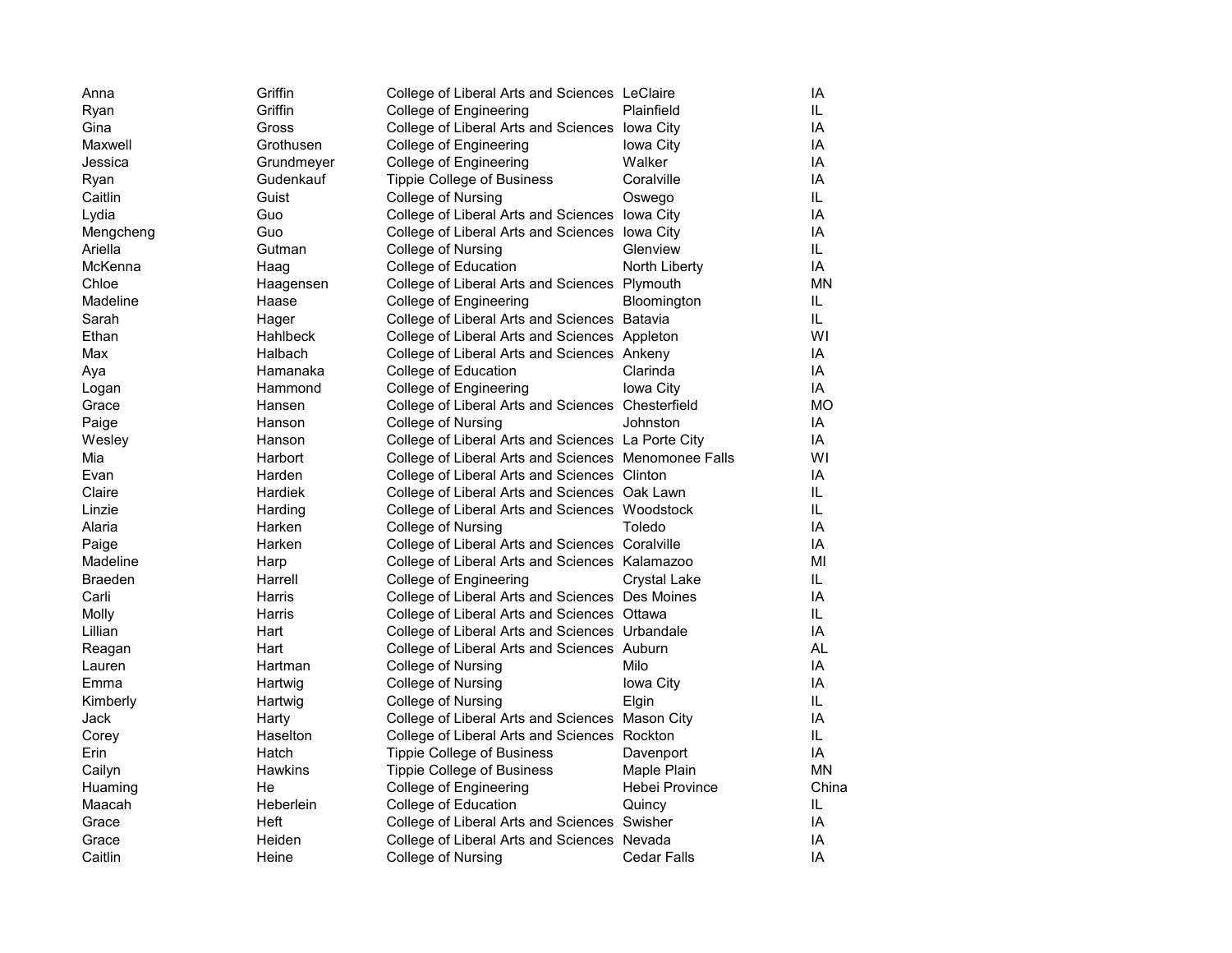| Sophia      | Heller          | College of Liberal Arts and Sciences Eldridge        |                        | IA  |
|-------------|-----------------|------------------------------------------------------|------------------------|-----|
| Christopher | Hellinger       | College of Liberal Arts and Sciences Oswego          |                        | IL. |
| Annabel     | Hendrickson     | College of Liberal Arts and Sciences Coralville      |                        | IA  |
| Stephen     | Henkhaus        | College of Liberal Arts and Sciences lowa City       |                        | IA  |
| Madisen     | Herch           | College of Liberal Arts and Sciences Clinton         |                        | IA  |
| Noah        | Hermanson       | College of Liberal Arts and Sciences Marshalltown    |                        | IA  |
| Ashley      | Hermsen         | College of Education                                 | New Vienna             | IA  |
| Melissa     | Hermsen         | College of Liberal Arts and Sciences Dubuque         |                        | IA  |
| Jonathan    | Hernandez       | College of Liberal Arts and Sciences Grayslake       |                        | IL. |
| Samantha    | Heuthorst       | Tippie College of Business                           | Waterloo               | IA  |
| Audrey      | Heying          | College of Liberal Arts and Sciences Dubuque         |                        | IA  |
| Michael     | Higgins         | College of Liberal Arts and Sciences Brandon         |                        | IA  |
| Noreasa     | Higgins         | College of Education                                 | Brandon                | IA  |
| Alexander   | Hingtgen        | <b>Tippie College of Business</b>                    | Dubuque                | IA  |
| Ella        | Hink            | College of Engineering                               | Coal Valley            | IL. |
| Benjamin    | Hinz            | College of Engineering                               | Marion                 | IA  |
| Siri        | Hippler         | College of Liberal Arts and Sciences Urbandale       |                        | IA  |
| Lauren      | Hird            | College of Education                                 | Rock Island            | IL. |
| David       | <b>Hitchman</b> | College of Liberal Arts and Sciences Cedar Falls     |                        | IA  |
| Vincent     | Hodges          | College of Engineering                               | Urbandale              | IA  |
| Catherine   | Hoefer          | College of Liberal Arts and Sciences Coralville      |                        | IA  |
| Blake       | Hohmann         | College of Engineering                               | Peosta                 | IA  |
| McKenna     | Holahan         | College of Education                                 | <b>Cedar Falls</b>     | IA  |
| Jacob       | Holland         | College of Engineering                               | Davenport              | IA  |
| Madeline    | Holm            | College of Nursing                                   | Johnston               | IA  |
| Anna        | Holub           | College of Education                                 | Urbandale              | IA  |
| Sarthak     | Hood            | <b>Tippie College of Business</b>                    | Urbandale              | IA  |
| Ashton      | Hooley          | College of Liberal Arts and Sciences Marengo         |                        | OH  |
| Adelaine    | Horan           | College of Education                                 | Lawrence               | ΚS  |
| Liam        | Horan           | College of Engineering                               | Homer Glen             | IL. |
| Wendy       | Houston         | College of Engineering                               | Waukee                 | IA  |
| Colin       | Houts           | College of Engineering                               | Sioux City             | IA  |
| Ryann       | Hubbart         | College of Liberal Arts and Sciences Clinton         |                        | IA  |
| Amy         | Hubbert         | College of Liberal Arts and Sciences Altoona         |                        | IA  |
| Sophia      | Hueser          | College of Liberal Arts and Sciences Waukee          |                        | IA  |
| Matthew     | Huinker         | College of Engineering                               | Dubuque                | IA  |
| Kendra      | Hunt            | College of Liberal Arts and Sciences Keokuk          |                        | IA  |
| Savannah    | Hunt            | College of Education                                 | West Des Moines        | IA  |
| Caitlyn     | Hurley          | College of Public Health                             | <b>West Des Moines</b> | IA  |
| Fatma       | <b>Ilerisoy</b> | College of Engineering                               | Iowa City              | IA  |
| Tamra       | Isom            | College of Education                                 | Iowa City              | IA  |
| Khiana      | Jackson         | College of Liberal Arts and Sciences West Des Moines |                        | IA  |
| Lainie      | Jackson         | College of Nursing                                   | Waukee                 | IA  |
| Kathryn     | Jarnagin        | <b>Tippie College of Business</b>                    | Hugo                   | MN  |
| Andrew      | Jauron          | Tippie College of Business                           | Grimes                 | IA  |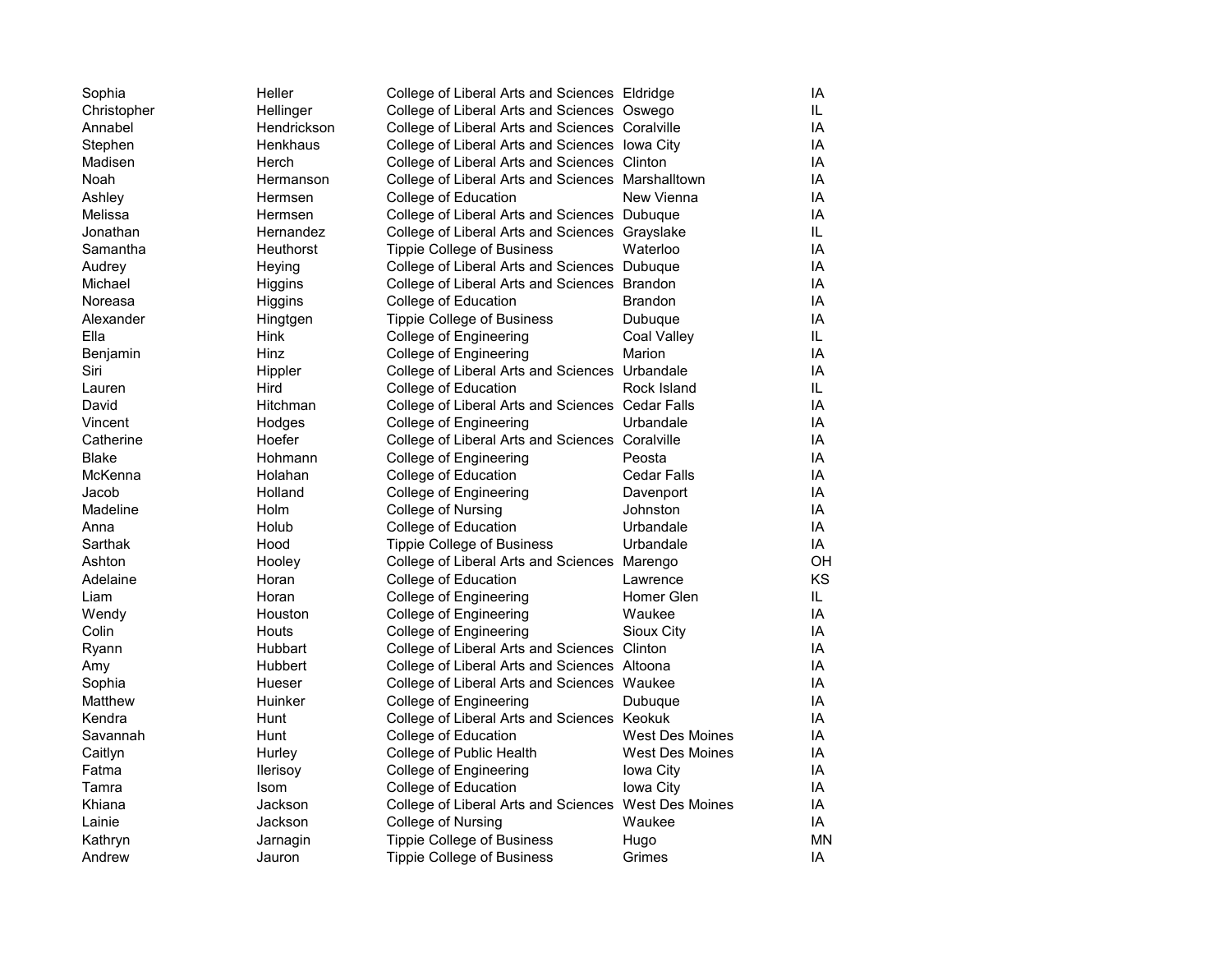| Philippe       | Jay         | College of Liberal Arts and Sciences Coralville      |              | IA        |
|----------------|-------------|------------------------------------------------------|--------------|-----------|
| Emily          | Jensen      | College of Public Health                             | Parnell      | IA        |
| Morgan         | Jessie      | College of Public Health                             | Jacksonville | IL        |
| Olivia         | Jewell      | College of Liberal Arts and Sciences Crystal Lake    |              | IL        |
| Aditya         | Joglekar    | College of Liberal Arts and Sciences West Des Moines |              | IA        |
| Maneesh        | John        | College of Engineering                               | Marion       | ΙA        |
| Cassidy        | Johnson     | Carver College of Medicine                           | Dubuque      | IA        |
| Eleanor        | Johnson     | College of Liberal Arts and Sciences Clive           |              | IA        |
| lan            | Johnson     | College of Education                                 | Solon        | IA        |
| Juliana        | Johnson     | College of Education                                 | Normal       | IL        |
| Kiara          | Johnson     | College of Liberal Arts and Sciences Ankeny          |              | IA        |
| Maya           | Johnson     | College of Engineering                               | Bettendorf   | ΙA        |
| Nicole         | Johnson     | College of Nursing                                   | Sheldon      | IA        |
| Paige          | Johnson     | College of Education                                 | Ames         | IA        |
| Patrick        | Johnson     | College of Liberal Arts and Sciences Loves Park      |              | IL        |
| Preston        | Johnson     | College of Liberal Arts and Sciences Coal City       |              | IL        |
| Samantha       | Johnson     | College of Liberal Arts and Sciences Ames            |              | IA        |
| Spenser        | Johnson     | College of Liberal Arts and Sciences lowa City       |              | IA        |
| Braxten        | Jones       | College of Liberal Arts and Sciences Cedar Rapids    |              | ΙA        |
| Kessa          | Jones       | College of Engineering                               | Kalona       | IA        |
| Thomas         | Jones       | College of Liberal Arts and Sciences Elkhart         |              | ΙA        |
| Emily          | Jordan      | College of Liberal Arts and Sciences Oak Lawn        |              | IL        |
| Elise          | Juhl        | Carver College of Medicine                           | Irwin        | IA        |
| Scott          | Junck       | College of Liberal Arts and Sciences Ames            |              | IA        |
| Paige          | Kamin       | College of Nursing                                   | Des Moines   | IA        |
| Andrew         | Kapacinskas | <b>Tippie College of Business</b>                    | Edina        | MN        |
| Lauren         | Kasap       | College of Liberal Arts and Sciences Elburn          |              | IL        |
| Avi            | Kaufman     | College of Liberal Arts and Sciences West Des Moines |              | IA        |
| Alexandra      | Kautzman    | College of Liberal Arts and Sciences Bismarck        |              | ND        |
| Claire         | Kearney     | College of Nursing                                   | Olathe       | KS        |
| Francys        | Keen        | College of Liberal Arts and Sciences Naperville      |              | IL        |
| Andrew         | Kelleher    | College of Liberal Arts and Sciences New Albin       |              | IA        |
| Samuel         | Kelly       | College of Education                                 | Marion       | IA        |
| Serina         | Kendrick    | College of Liberal Arts and Sciences Lincoln         |              | <b>NE</b> |
| Elizabeth      | Kennedy     | College of Nursing                                   | Urbandale    | IA        |
| Isabel         | Kent        | College of Liberal Arts and Sciences Martelle        |              | IA        |
| Collin         | Kepner      | College of Liberal Arts and Sciences Ottumwa         |              | IA        |
| Robert         | Kessler     | College of Liberal Arts and Sciences Metamora        |              | IL        |
| Joseph         | Kesteloot   | College of Liberal Arts and Sciences Knoxville       |              | IA        |
| Malvika        | Khadiya     | College of Liberal Arts and Sciences Cedar Falls     |              | IA        |
| Sara           | Kilburg     | Tippie College of Business                           | Preston      | IA        |
| Molly          | Kilker      | College of Liberal Arts and Sciences Swisher         |              | IA        |
| <b>Bridget</b> | Killian     | College of Liberal Arts and Sciences Wheaton         |              | IL        |
| Ella           | Kilstrom    | College of Engineering                               | Davenport    | ΙA        |
| Parker         | Kintigh     | College of Liberal Arts and Sciences Ankeny          |              | IA        |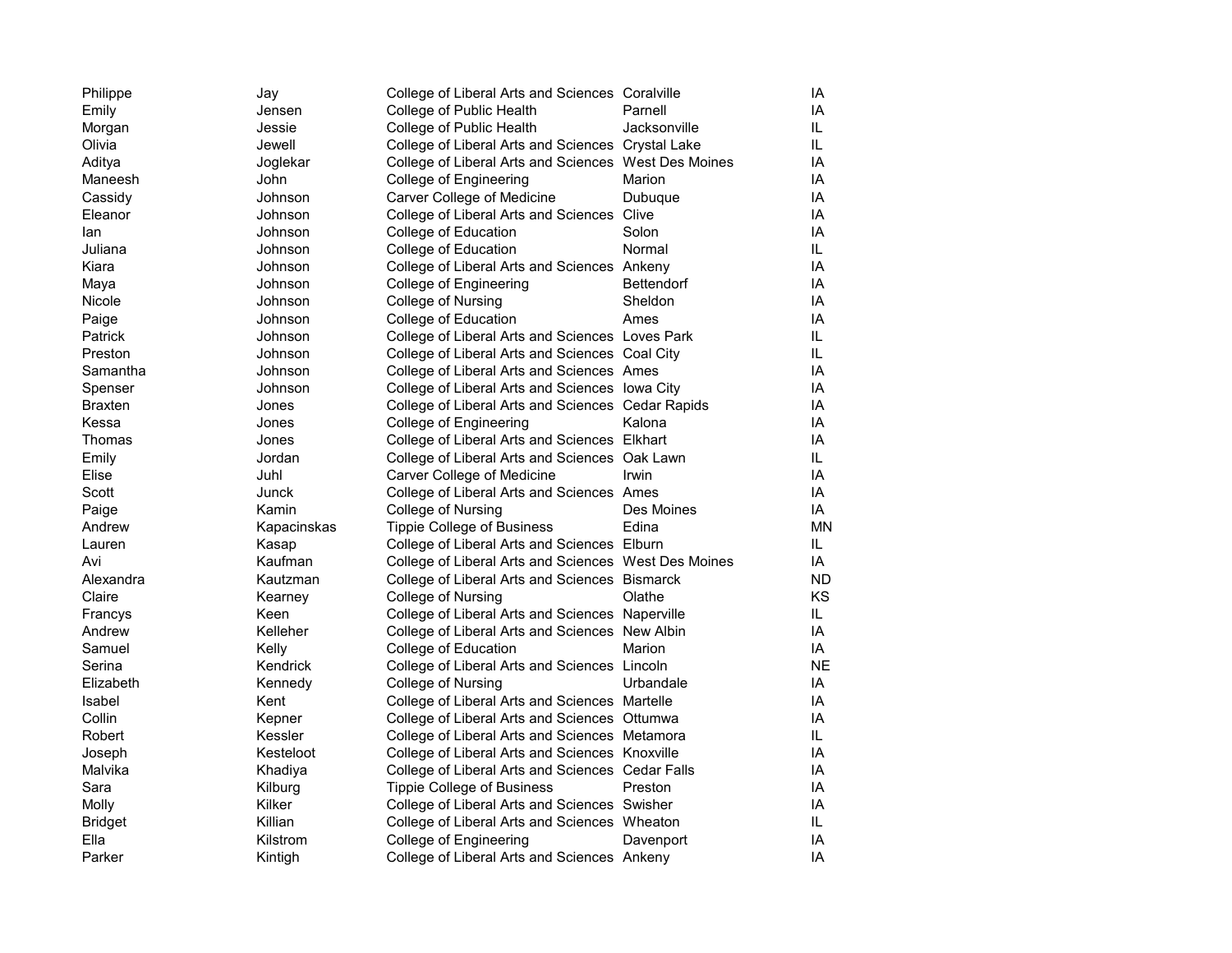| Maria     | Kircher     | <b>Tippie College of Business</b>                    | Dubuque                | IA          |
|-----------|-------------|------------------------------------------------------|------------------------|-------------|
| Katherine | Kirkham     | College of Nursing                                   | Bloomingdale           | IL          |
| Jackson   | Kithcart    | Tippie College of Business                           | Atkins                 | IA          |
| Margaret  | Kittridge   | College of Nursing                                   | Plymouth               | <b>MN</b>   |
| Kaitlyn   | Klassen     | College of Liberal Arts and Sciences Milton          |                        | GА          |
| Madelyn   | Klemmensen  | College of Liberal Arts and Sciences Bloomington     |                        | IL.         |
| Matthew   | Kliegl      | College of Engineering                               | Johnston               | IA          |
| Karah     | Kluck       | College of Liberal Arts and Sciences Plover          |                        | WI          |
| Kyla      | Knutson     | College of Liberal Arts and Sciences Savage          |                        | <b>MN</b>   |
| Seo Jin   | Ko          | College of Liberal Arts and Sciences Bundang-gu      |                        | South Korea |
| Benjamin  | Koester     | <b>Tippie College of Business</b>                    | Cedar Rapids           | IA          |
| Jamie     | Kofron      | <b>Tippie College of Business</b>                    | Tipton                 | IA          |
| Audrey    | Kolacia     | College of Nursing                                   | Fort Dodge             | IA          |
| Matthew   | Kolet       | <b>Tippie College of Business</b>                    | <b>Saint Charles</b>   | IL          |
| Jacob     | Konz        | College of Engineering                               | Victoria               | MΝ          |
| Caitlin   | Korinek     | College of Education                                 | Naperville             | IL          |
| Megan     | Korinek     | <b>Tippie College of Business</b>                    | Naperville             | IL          |
| Marcelina | Kosla       | College of Nursing                                   | <b>Hoffman Estates</b> | IL.         |
| John      | Kotrba      | College of Liberal Arts and Sciences Eagan           |                        | <b>MN</b>   |
| Jillian   | Kozlowski   | <b>Tippie College of Business</b>                    | Elwood                 | IL.         |
| Jack      | Krause      | <b>Tippie College of Business</b>                    | Alpharetta             | GA          |
| Gemma     | Kreider     | College of Education                                 | Ames                   | IA          |
| Hannah    | Kremer      | College of Liberal Arts and Sciences Shoreview       |                        | MΝ          |
| Kailey    | Krigas      | College of Liberal Arts and Sciences Fox River Grove |                        | IL          |
| McKenzie  | Kroll       | College of Engineering                               | Urbandale              | IA          |
| Payton    | Krueger     | College of Engineering                               | <b>Bettendorf</b>      | IA          |
| Abigail   | Krug        | College of Liberal Arts and Sciences Granite City    |                        | IL          |
| Aaron     | Kruger      | College of Liberal Arts and Sciences North Liberty   |                        | IA          |
| Kelly     | Kuennen     | College of Education                                 | Denver                 | IA          |
| Katherine | Kustes      | College of Liberal Arts and Sciences Bettendorf      |                        | IA          |
| Cameron   | LaPage      | College of Liberal Arts and Sciences Eldridge        |                        | IA          |
| Gianna    | LaRocca     | College of Nursing                                   | Mason                  | OH          |
| Zoe       | Lagessie    | College of Liberal Arts and Sciences Darien          |                        | IL.         |
| Maggie    | Landherr    | College of Liberal Arts and Sciences Duluth          |                        | <b>MN</b>   |
| Dylan     | Lane        | College of Liberal Arts and Sciences Hammond         |                        | WI          |
| Mallorie  | Lane        | College of Liberal Arts and Sciences Aurelia         |                        | IA          |
| Andi      | Langer      | College of Nursing                                   | New London             | IA          |
| Ryan      | Langstraat  | College of Engineering                               | Woodbury               | MN          |
| Lindsey   | Langtim     | College of Education                                 | Elgin                  | IL.         |
| Caelen    | Lansing     | College of Liberal Arts and Sciences La Crosse       |                        | WI          |
| Olivia    | Larsen      | College of Education                                 | Sidney                 | IA          |
| Gretchen  | Larson      | College of Liberal Arts and Sciences West Des Moines |                        | IA          |
| Janina    | Laskowiecki | College of Engineering                               | Chicago                | IL.         |
| Callan    | Latham      | College of Liberal Arts and Sciences Pittsford       |                        | MI          |
| Jack      | Lauer       | College of Liberal Arts and Sciences Ackworth        |                        | IA          |
|           |             |                                                      |                        |             |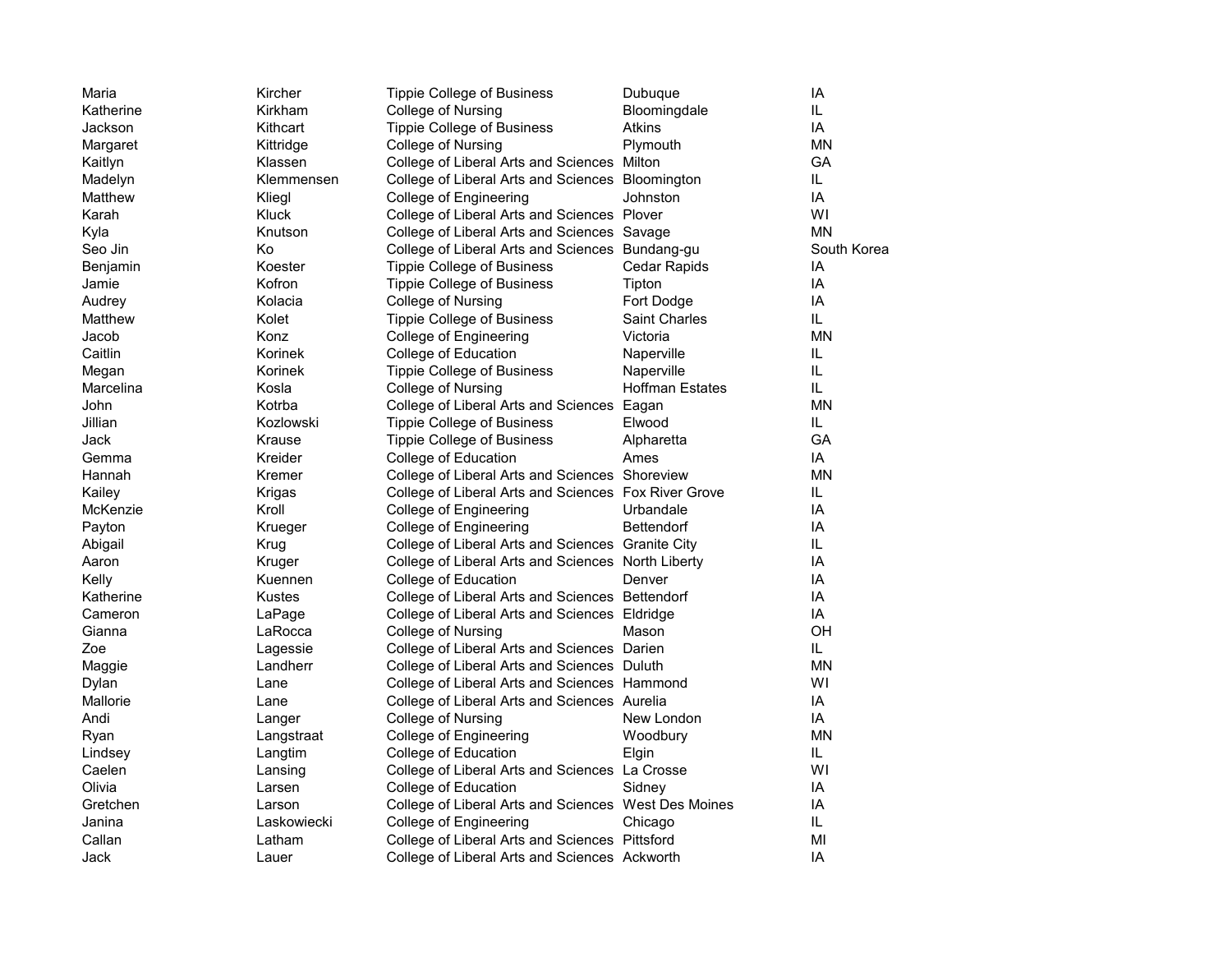| Loc       | Le          | College of Liberal Arts and Sciences Sioux City      |                                      | IA        |
|-----------|-------------|------------------------------------------------------|--------------------------------------|-----------|
| Kiley     | Ledbetter   | College of Education                                 | Mount Pleasant                       | IA        |
| Giao      | Lee         | <b>Tippie College of Business</b>                    | Des Moines                           | IA        |
| Abigayle  | Leibach     | College of Liberal Arts and Sciences Champaign       |                                      | IL.       |
| Jeffrey   | Leiberton   | College of Liberal Arts and Sciences West Des Moines |                                      | IA        |
| Sabrina   | Leistikow   | College of Liberal Arts and Sciences Cedar Falls     |                                      | IA        |
| Alyssa    | Lemay       | College of Liberal Arts and Sciences Sussex          |                                      | WI        |
| Lela      | Lemke       | College of Nursing                                   | New Caney                            | TX        |
| Jason     | Lenczycki   | College of Nursing                                   | <b>Orland Park</b>                   | IL.       |
| Asya      | Lengel      | College of Liberal Arts and Sciences Homewood        |                                      | IL.       |
| Elizabeth | Lenhart     | College of Nursing                                   | Storm Lake                           | IA        |
| Gretchen  | Lenth       | College of Liberal Arts and Sciences Welton          |                                      | IA        |
| Ariana    | Lessard     | College of Liberal Arts and Sciences Haddonfield     |                                      | NJ        |
| Joanna    | Leston      | College of Liberal Arts and Sciences Glen Carbon     |                                      | IL        |
| Ashley    | Lie-Atjam   | College of Liberal Arts and Sciences Bettendorf      |                                      | IA        |
| Daisy     | Light       | College of Liberal Arts and Sciences Broomfield      |                                      | CO        |
| Alison    | Liljestrand | College of Nursing                                   | Lombard                              | IL        |
| Carson    | Lilley      | College of Liberal Arts and Sciences Fishers         |                                      | IN        |
| Caroline  | Lilly       | College of Liberal Arts and Sciences Urbandale       |                                      | IA        |
| Wei Ching | Lim         | <b>Tippie College of Business</b>                    | Bukit Mertajam Pulau Pinang Malaysia |           |
| Henry     | Lin         | College of Liberal Arts and Sciences Cedar Rapids    |                                      | ΙA        |
| Eliza     | Link        | College of Liberal Arts and Sciences Dubuque         |                                      | IA        |
| Quinn     | Linkvis     | College of Education                                 | Waukee                               | IA        |
| Anna      | Livingston  | College of Nursing                                   | Oswego                               | IL.       |
| Jon       | Loeschen    | College of Nursing                                   | Garner                               | IA        |
| Simon     | Loftsgard   | College of Liberal Arts and Sciences Panora          |                                      | IA        |
| Gracelyn  | Lohr        | College of Liberal Arts and Sciences Geneva          |                                      | IL.       |
| Andrew    | Longcor     | College of Nursing                                   | Rockford                             | IA        |
| Ryan      | Longenecker | College of Liberal Arts and Sciences Bettendorf      |                                      | IA        |
| Bailey    | Longnecker  | Carver College of Medicine                           | <b>Cedar Falls</b>                   | IA        |
| Tommy     | Looi        | College of Liberal Arts and Sciences Singapore       |                                      | Singapore |
| John      | Loos        | College of Education                                 | Lawrence                             | ΚS        |
| Eleanor   | Lopez       | College of Engineering                               | Ames                                 | IA        |
| Jennifer  | Lopez       | College of Nursing                                   | Mundelein                            | IL        |
| Haley     | Losh        | College of Liberal Arts and Sciences West Des Moines |                                      | IA        |
| Carson    | Lovig       | College of Liberal Arts and Sciences Sioux City      |                                      | IA        |
| Kevin     | Lu          | College of Liberal Arts and Sciences lowa City       |                                      | IA        |
| Olivia    | Lullmann    | College of Liberal Arts and Sciences Fairfax         |                                      | IA        |
| Anna      | Luria       | College of Liberal Arts and Sciences Tiffin          |                                      | IA        |
| Jason     | Ly          | College of Liberal Arts and Sciences Cedar Rapids    |                                      | IA        |
| Jack      | Lynn        | College of Engineering                               | <b>Bettendorf</b>                    | IA        |
| Kelsey    | Lyons       | College of Engineering                               | Ankeny                               | IA        |
| Aleigha   | Macdonald   | College of Nursing                                   | Mokena                               | IL        |
| Kayla     | Maher       | College of Liberal Arts and Sciences Waukee          |                                      | IA        |
| Logan     | Mahon       | College of Education                                 | Johnston                             | IA        |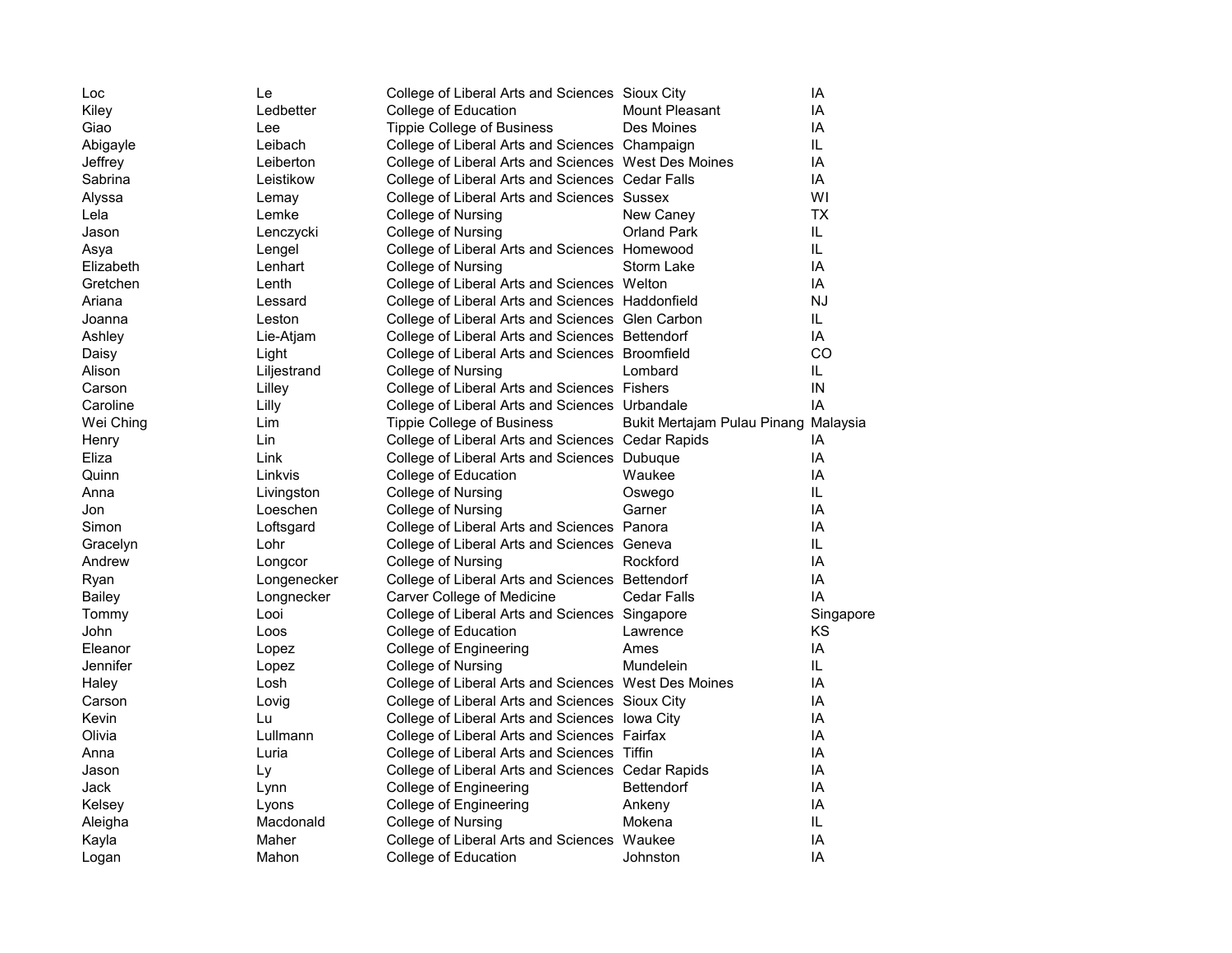| Mitchell        | Majure            | College of Liberal Arts and Sciences Des Moines      |                    | IA        |
|-----------------|-------------------|------------------------------------------------------|--------------------|-----------|
| Patrick         | Malecki           | College of Nursing                                   | Elk Grove Village  | IL.       |
| Kayla           | Malsch            | College of Liberal Arts and Sciences Elkhorn         |                    | WI        |
| Emily           | Manderfield       | College of Nursing                                   | Urbandale          | IA        |
| Shivani         | Manikandan        | College of Liberal Arts and Sciences Marion          |                    | IA        |
| Kendall         | Manning           | College of Liberal Arts and Sciences Pleasant Hill   |                    | IA        |
| Ethan           | Manuell           | College of Engineering                               | Rochester          | <b>MN</b> |
| Andrew          | Maresca           | College of Public Health                             | Johnston           | IA        |
| William         | Marietti          | <b>Tippie College of Business</b>                    | Geneva             | IL.       |
| Alexis          | Marti             | Tippie College of Business                           | Shorewood          | IL.       |
| Isaiah          | Martin            | College of Liberal Arts and Sciences Amana           |                    | IA        |
| Jacob           | Martin            | <b>Tippie College of Business</b>                    | Urbandale          | IA        |
| Ragan           | Martin            | College of Public Health                             | Woodstock          | GA        |
| Jami            | Martin-Trainor    | College of Liberal Arts and Sciences Cedar Rapids    |                    | IA        |
| Whitney         | Martinez          | College of Liberal Arts and Sciences Davenport       |                    | IA        |
| Jacob           | Mascardo          | <b>Tippie College of Business</b>                    | North Liberty      | IA        |
| Jerome          | Mays              | Tippie College of Business                           | Wilton             | IA        |
| Lillee          | McAtee            | College of Education                                 | Solon              | IA        |
| Cade            | <b>McCann</b>     | <b>Tippie College of Business</b>                    | <b>Cedar Falls</b> | IA        |
| Shannon         | McCann            | <b>Tippie College of Business</b>                    | West Chicago       | IL.       |
| Lauren          | McCartney         | College of Liberal Arts and Sciences Durand          |                    | IL.       |
| Jenah           | <b>McCarty</b>    | College of Public Health                             | Albia              | IA        |
| Madeline        | <b>McCarville</b> | College of Liberal Arts and Sciences Cedar Rapids    |                    | IA        |
| Kaleb           | McClenathan       | College of Engineering                               | Coralville         | IA        |
| Grace           | McClimon          | College of Liberal Arts and Sciences Channahon       |                    | IL.       |
| <b>Nicholas</b> | McCluskey         | College of Liberal Arts and Sciences West Des Moines |                    | IA        |
| Abigail         | McConeghey        | College of Liberal Arts and Sciences Colfax          |                    | IA        |
| Kylie           | <b>McCormick</b>  | College of Liberal Arts and Sciences Appleton        |                    | WI        |
| Madeline        | McCourt           | College of Liberal Arts and Sciences Flower Mound    |                    | <b>TX</b> |
| Abigail         | <b>McCusker</b>   | College of Liberal Arts and Sciences Sykesville      |                    | MD        |
| Rylie           | McDermott         | College of Liberal Arts and Sciences Urbandale       |                    | IA        |
| Abigail         | McDonald          | College of Liberal Arts and Sciences Dubuque         |                    | IA        |
| Laura           | <b>McDowell</b>   | College of Liberal Arts and Sciences lowa City       |                    | IA        |
| Aubrey          | McFadden          | College of Liberal Arts and Sciences Huntley         |                    | IL.       |
| Alexis          | McGrath           | College of Nursing                                   | Minnetonka         | ΜN        |
| Cheyenne        | McGuire           | College of Education                                 | Akron              | CO        |
| Chase           | McInville         | College of Liberal Arts and Sciences Johnston        |                    | IA        |
| Alexander       | McKay             | College of Liberal Arts and Sciences Coralville      |                    | IA        |
| lan             | McKay             | <b>Tippie College of Business</b>                    | Coralville         | IA        |
| Kathleen        | McKeehan          | College of Education                                 | Libertyville       | IL.       |
| Abbie           | McLaren           | College of Liberal Arts and Sciences Johnston        |                    | IA        |
| Chase           | McLaren           | College of Liberal Arts and Sciences Johnston        |                    | IA        |
| Maia            | McLean            | College of Liberal Arts and Sciences Morrison        |                    | IA        |
| Lauren          | McMahon           | College of Liberal Arts and Sciences Ankeny          |                    | IA        |
| Lauren          | McNally           | College of Liberal Arts and Sciences Menomonie       |                    | WI        |
|                 |                   |                                                      |                    |           |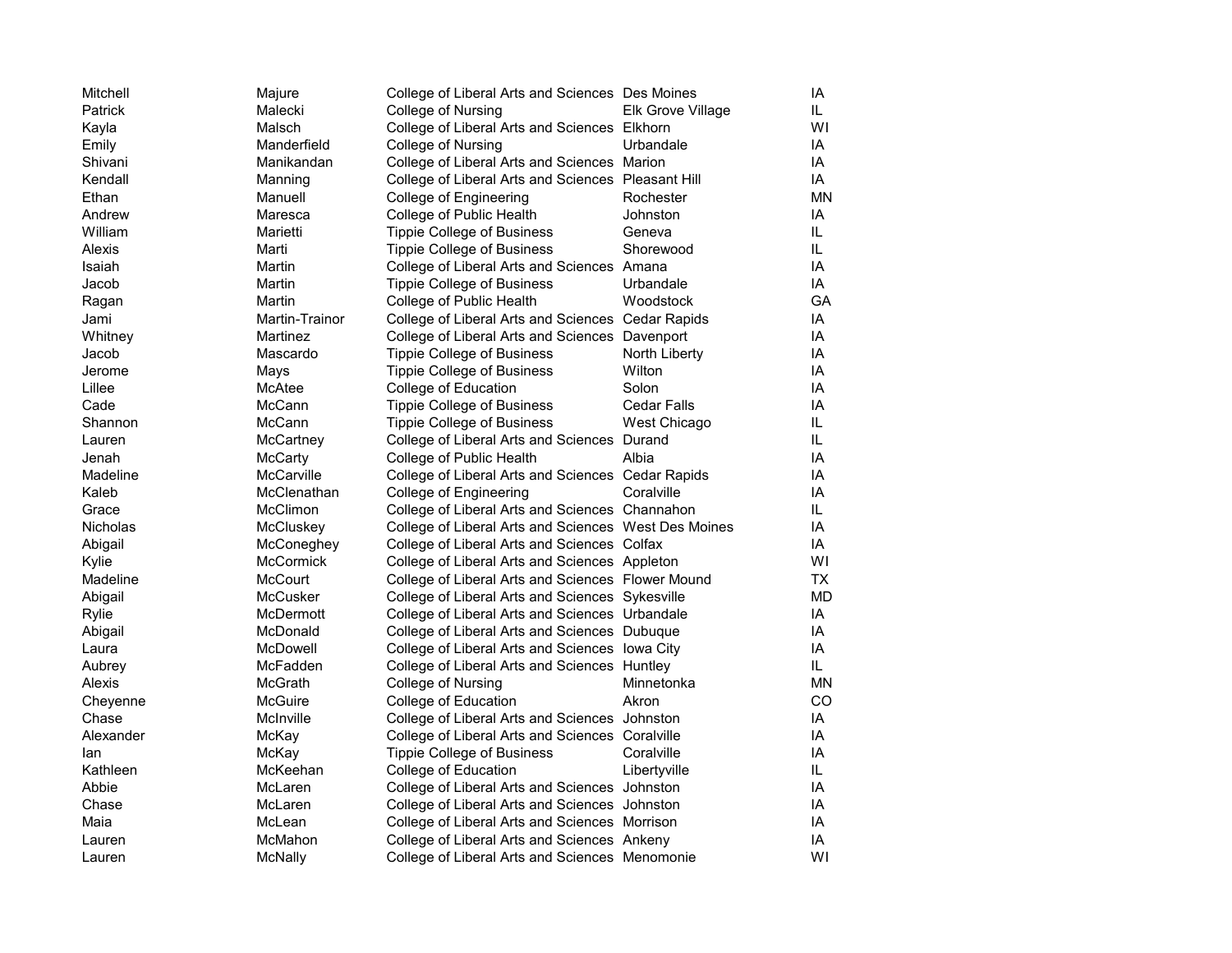| <b>Brooke</b>   | McNeal          | College of Nursing                                   | Cedar Rapids         | ΙA  |
|-----------------|-----------------|------------------------------------------------------|----------------------|-----|
| Keegan          | McRae           | <b>Tippie College of Business</b>                    | <b>Cedar Rapids</b>  | ΙA  |
| Brady           | McSperrin       | College of Liberal Arts and Sciences Dubuque         |                      | IA  |
| Megan           | Mechelke        | College of Liberal Arts and Sciences Sartell         |                      | MΝ  |
| Kayleigh        | Medhurst        | College of Liberal Arts and Sciences Urbandale       |                      | IA  |
| Katelin         | Meier           | <b>Tippie College of Business</b>                    | Ankeny               | IA  |
| Grace           | Mensing         | College of Nursing                                   | <b>Blue Earth</b>    | MΝ  |
| Maya            | Meredith        | College of Liberal Arts and Sciences Ankeny          |                      | IA  |
| Frank           | Metcalf         | College of Liberal Arts and Sciences Western Springs |                      | IL. |
| Cade            | Metzger         | Tippie College of Business                           | Larchwood            | ΙA  |
| Alexa           | Meyer           | College of Liberal Arts and Sciences Cambridge       |                      | ΙA  |
| Olivia          | Miceli          | <b>Tippie College of Business</b>                    | Bloomingdale         | IL. |
| Ella            | Michael         | College of Liberal Arts and Sciences Shakopee        |                      | MΝ  |
| Klayre          | Michel          | College of Liberal Arts and Sciences Ottumwa         |                      | ΙA  |
| Ava             | Michna          | College of Liberal Arts and Sciences Moline          |                      | IL  |
| Madison         | Mikolasek       | College of Liberal Arts and Sciences Mendota         |                      | IL  |
| Catherine       | Miles           | College of Nursing                                   | Frankfort            | IL. |
| Marissa         | Miller          | College of Engineering                               | Marion               | IA  |
| Miranda         | Miller          | College of Liberal Arts and Sciences Bettendorf      |                      | IA  |
| Kaedyn          | Mingle          | College of Nursing                                   | Franktown            | CO  |
| Sophia          | <b>Misterek</b> | College of Public Health                             | Pella                | ΙA  |
| Allyson         | Mitchell        | Carver College of Medicine                           | Knoxville            | ΙA  |
| Hannah          | Mitchell        | College of Liberal Arts and Sciences Johnston        |                      | IA  |
| Jolee           | Mohr            | College of Engineering                               | Muscatine            | ΙA  |
| Kaitlyn         | Mohrfeld        | Carver College of Medicine                           | Ankeny               | ΙA  |
| Acacia          | Monson          | College of Liberal Arts and Sciences Urbandale       |                      | ΙA  |
| Meredith        | Monson          | College of Liberal Arts and Sciences Waukee          |                      | ΙA  |
| Leo             | Moore           | College of Liberal Arts and Sciences University City |                      | МO  |
| Camila          | Morales         | College of Liberal Arts and Sciences Fort Worth      |                      | TX  |
| Isaac           | Morehead        | College of Liberal Arts and Sciences Burlington      |                      | ΙA  |
| Daniel          | Morgan          | <b>Tippie College of Business</b>                    | Mt Prospect          | IL. |
| Anna            | Morin           | College of Liberal Arts and Sciences lowa City       |                      | ΙA  |
| Madelyn         | Morningstar     | College of Nursing                                   | Lisbon               | IA  |
| Katherine       | Morris          | College of Engineering                               | Chesterfield         | МO  |
| Zachary         | Morris          | College of Liberal Arts and Sciences Succasunna      |                      | NJ  |
| Anna            | Moss            | College of Nursing                                   | Jewell               | ΙA  |
| <b>Nicholas</b> | Mueller         | College of Liberal Arts and Sciences Red Oak         |                      | ΙA  |
| Anthony         | Mullan          | Tippie College of Business                           | <b>Hickory Hills</b> | IL  |
| Makenna         | Mumm            | College of Liberal Arts and Sciences Johnston        |                      | ΙA  |
| Nathan          | Munshower       | College of Liberal Arts and Sciences Dubuque         |                      | IA  |
| Elle            | Murphy          | College of Liberal Arts and Sciences Kansas City     |                      | МO  |
| Jacob           | Murphy          | College of Engineering                               | Newton               | ΙA  |
| Ethan           | Murra           | College of Liberal Arts and Sciences Knoxville       |                      | IA  |
| Hailey          | Murray          | Tippie College of Business                           | Chicago              | IL  |
| Jiberle         | Mustefa         | College of Liberal Arts and Sciences lowa City       |                      | IA  |
|                 |                 |                                                      |                      |     |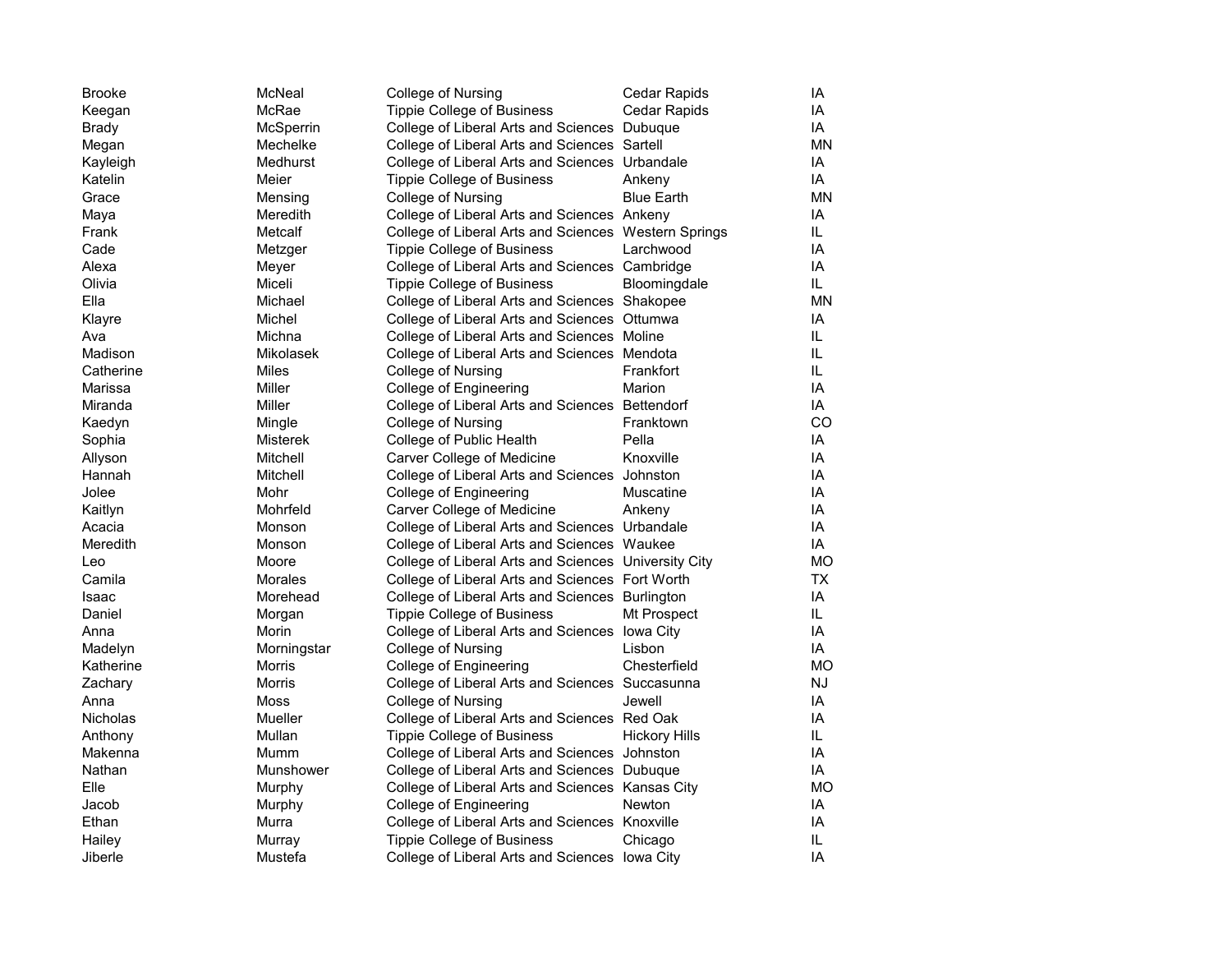| Tatiana         | <b>Myers</b>   | College of Nursing                                   | Dunkerton         | IA        |
|-----------------|----------------|------------------------------------------------------|-------------------|-----------|
| Nitin           | Nagarkar       | College of Engineering                               | <b>BENGALURU</b>  | India     |
| Benjamin        | Naze           | College of Liberal Arts and Sciences Luxemburg       |                   | WI        |
| Avery           | Nelson         | College of Liberal Arts and Sciences Sioux City      |                   | IA        |
| Jack            | <b>Nelson</b>  | <b>Tippie College of Business</b>                    | Clive             | IA        |
| Katherine       | <b>Nelson</b>  | College of Liberal Arts and Sciences Muscatine       |                   | IA        |
| Kyleigh         | Nerland        | College of Liberal Arts and Sciences Osage           |                   | IA        |
| Kara            | <b>Neuhaus</b> | College of Education                                 | North Liberty     | IA        |
| Breyan          | Neyland        | College of Education                                 | Riverside         | IA        |
| Janell          | Nguyen         | College of Nursing                                   | Davenport         | IA        |
| Kristy          | Nguyen         | College of Nursing                                   | Des Moines        | IA        |
| Maianh          | Nguyen         | College of Liberal Arts and Sciences Waterloo        |                   | IA        |
| Siheng          | Nie            | College of Liberal Arts and Sciences Haidian         |                   | China     |
| Caden           | Nienow         | College of Liberal Arts and Sciences Cottage Grove   |                   | <b>MN</b> |
| Kristen         | Noel           | College of Liberal Arts and Sciences Dubuque         |                   | IA        |
| Brandon         | Nolin          | <b>Tippie College of Business</b>                    | Spencer           | IA        |
| Sydney          | Northway       | College of Nursing                                   | Runnells          | IA        |
| Jenna           | Novak          | College of Education                                 | Fairfax           | IA        |
| Grace           | O'Brien        | College of Nursing                                   | Coralville        | IA        |
| Lauren          | O'Brien        | College of Education                                 | <b>Bettendorf</b> | IA        |
| Sean            | O'Brien        | <b>Tippie College of Business</b>                    | Johnston          | IA        |
| Maura           | O'Dea          | College of Liberal Arts and Sciences Cincinnati      |                   | OH        |
| <b>Nicholas</b> | O'Donnell      | College of Liberal Arts and Sciences Moline          |                   | IL.       |
| Katarina        | O'Kulich       | College of Liberal Arts and Sciences Naperville      |                   | IL.       |
| Margaret        | O'Leary        | College of Nursing                                   | Palos Park        | IL.       |
| Mitchell        | O'Meara        | College of Liberal Arts and Sciences West Des Moines |                   | IA        |
| Robyn           | O'Neal         | College of Liberal Arts and Sciences San Jose        |                   | CA        |
| Hannah          | ODonnell       | College of Liberal Arts and Sciences lowa City       |                   | IA        |
| Celeste         | Obara          | College of Engineering                               | Iowa City         | IA        |
| Jacquelynn      | Oberg          | College of Liberal Arts and Sciences Fort Dodge      |                   | IA        |
| Marco           | Oceguera       | College of Liberal Arts and Sciences Woodridge       |                   | IL        |
| Miriam          | Ochs           | College of Liberal Arts and Sciences Cedar Rapids    |                   | IA        |
| Bonita          | Odigie         | College of Education                                 | Evanston          | IL.       |
| Ariadna         | Orbe Vivero    | College of Liberal Arts and Sciences Ibarra          |                   | Ecuador   |
| Kelsey          | Ortner         | College of Liberal Arts and Sciences Concord         |                   | CA        |
| Lauren          | Osborn         | College of Liberal Arts and Sciences Grimes          |                   | IA        |
| Chloe           | Ovel           | College of Liberal Arts and Sciences Clive           |                   | IA        |
| Sophia          | Painovich      | College of Liberal Arts and Sciences Des Moines      |                   | IA        |
| Madison         | Pallardy       | <b>Tippie College of Business</b>                    | Naperville        | IL        |
| Peyton          | Pangburn       | College of Liberal Arts and Sciences Northwood       |                   | IA        |
| Emily           | Panosh         | College of Liberal Arts and Sciences La Grange Park  |                   | IL        |
| Olivia          | Papesh         | College of Liberal Arts and Sciences Channahon       |                   | IL        |
| Benjamin        | Pappas         | College of Liberal Arts and Sciences Mason City      |                   | IA        |
| Sonali          | Patel          | College of Nursing                                   | Cedar Rapids      | IA        |
| Madeline        | Patramanis     | College of Education                                 | <b>Bettendorf</b> | IA        |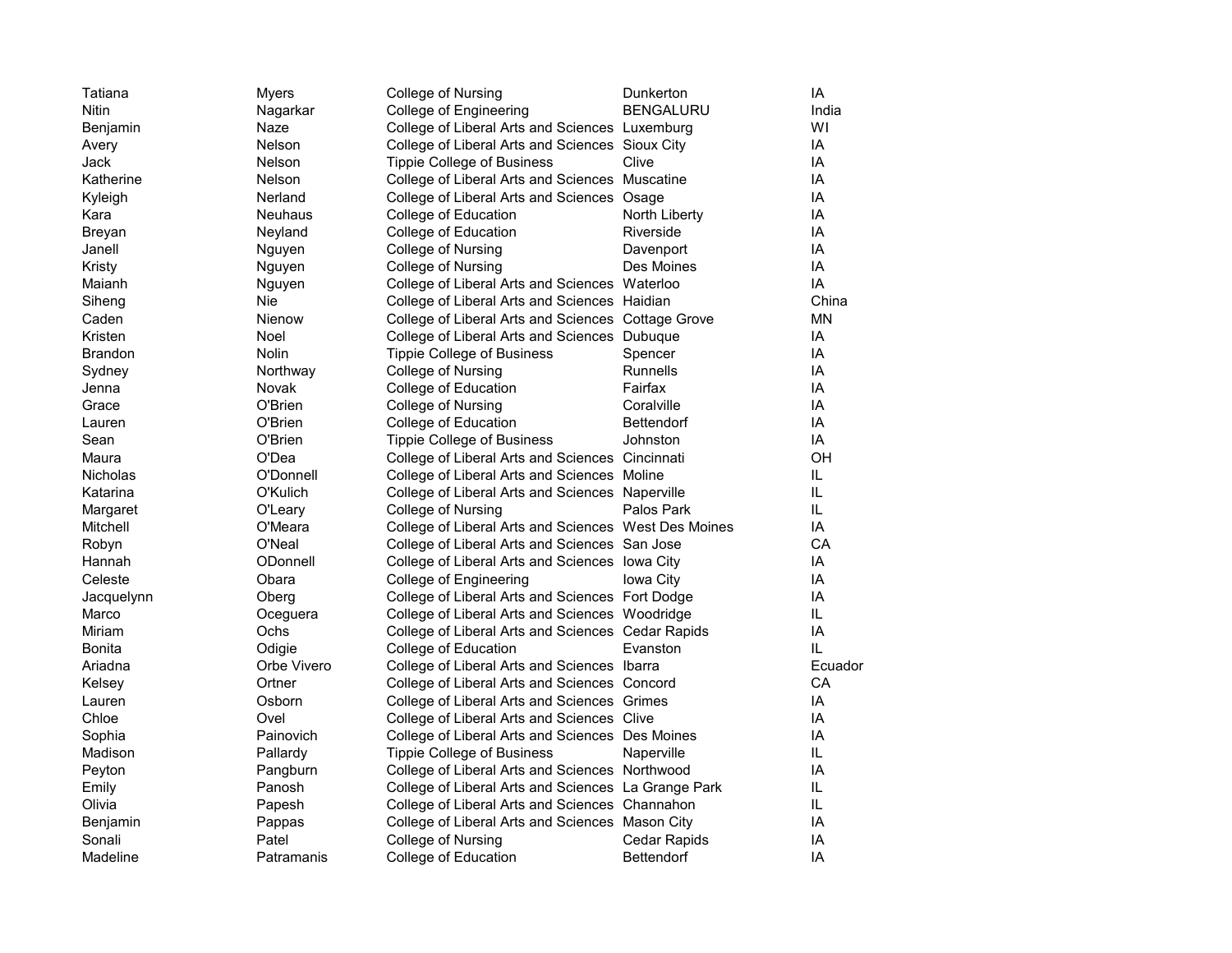| Alexa         | Patrick         | College of Education                                 | Watkins               | IA        |
|---------------|-----------------|------------------------------------------------------|-----------------------|-----------|
| Madison       | Patten          | Carver College of Medicine                           | <b>Mason City</b>     | IA        |
| Ellie         | Patterson       | College of Liberal Arts and Sciences Johnston        |                       | IA        |
| Miles         | Patton          | College of Nursing                                   | Sioux City            | IA        |
| Desirae       | Patzwald        | College of Liberal Arts and Sciences Tea             |                       | SD        |
| Abigail       | Paul            | College of Liberal Arts and Sciences Cedarburg       |                       | WI        |
| Sydney        | Pauls           | College of Nursing                                   | Maquoketa             | IA        |
| Isabelle      | Paulsen         | College of Liberal Arts and Sciences lowa City       |                       | IA        |
| Sydney        | Pearl           | College of Liberal Arts and Sciences West Des Moines |                       | IA        |
| Luke          | Pearson         | College of Engineering                               | Underwood             | IA        |
| Taylar        | Pecinovsky      | Carver College of Medicine                           | Cresco                | IA        |
| Madeline      | Penick          | College of Liberal Arts and Sciences Clive           |                       | IA        |
| Emerson       | Peters          | College of Liberal Arts and Sciences Bettendorf      |                       | IA        |
| Emma          | Peters          | College of Liberal Arts and Sciences La Porte City   |                       | IA        |
| Madeline      | Petersen        | College of Liberal Arts and Sciences Johnston        |                       | IA        |
| Alexis        | Peterson        | College of Liberal Arts and Sciences Cedar Rapids    |                       | IA        |
| Hope          | Peterson        | College of Nursing                                   | Wauconda              | IL        |
| Rylee         | Petitgout       | College of Nursing                                   | <b>Tiffin</b>         | IA        |
| Linh          | Pham            | College of Liberal Arts and Sciences Ho Chi Minh     |                       | Vietnam   |
| An-Vi         | Phan            | College of Liberal Arts and Sciences Marion          |                       | IA        |
| Lauren        | Phillips        | College of Liberal Arts and Sciences Coal City       |                       | IL        |
| Jeffrey       | Piekarz         | College of Liberal Arts and Sciences Lisle           |                       | IL        |
| Grace         | Pignolo         | College of Liberal Arts and Sciences Rochester       |                       | <b>MN</b> |
| Supoch        | Pinitchan       | College of Engineering                               | Bangkok               | Thailand  |
| Lauren        | Pippert         | <b>Tippie College of Business</b>                    | Plymouth              | <b>MN</b> |
| <b>Dulcie</b> | Pittillo        | College of Liberal Arts and Sciences lowa City       |                       | IA        |
| Kayla         | <b>Pitz</b>     | <b>Tippie College of Business</b>                    | Ankeny                | IA        |
| Tyler         | Pollock         | College of Liberal Arts and Sciences Treynor         |                       | IA        |
| Alexis        | Pomernackas     | <b>Tippie College of Business</b>                    | <b>Council Bluffs</b> | IA        |
| Matt          | Porter          | <b>Tippie College of Business</b>                    | Edina                 | <b>MN</b> |
| Nicole        | Pothitakis      | College of Liberal Arts and Sciences Fort Madison    |                       | IA        |
| Josiah        | Power           | College of Engineering                               | Iowa City             | IA        |
| Gabrielle     | Price           | College of Liberal Arts and Sciences Milwaukee       |                       | WI        |
| Kira          | Price           | <b>Tippie College of Business</b>                    | Clinton               | IA        |
| Lillian       | Prochaska       | College of Education                                 | Naperville            | IL.       |
| Kelly         | Pyburn          | College of Engineering                               | Oxford                | WI        |
| Constance     | Pyevich         | College of Liberal Arts and Sciences Bettendorf      |                       | IA        |
| Amanda        | Qi              | College of Liberal Arts and Sciences Hiawatha        |                       | IA        |
| Karly         | Quain           | College of Nursing                                   | Kankakee              | IL        |
| Meredith      | Raber           | College of Nursing                                   | Dubuque               | IA        |
| Skylar        | Radz            | College of Liberal Arts and Sciences Elmhurst        |                       | IL.       |
| Prateek       | Raikwar         | College of Liberal Arts and Sciences Coralville      |                       | IA        |
| Kavya         | Raju            | College of Public Health                             | Ames                  | IA        |
| Michael       | Rambousek       | College of Liberal Arts and Sciences Dubuque         |                       | IA        |
| Alondra       | Ramirez Sanchez | College of Nursing                                   | Storm Lake            | IA        |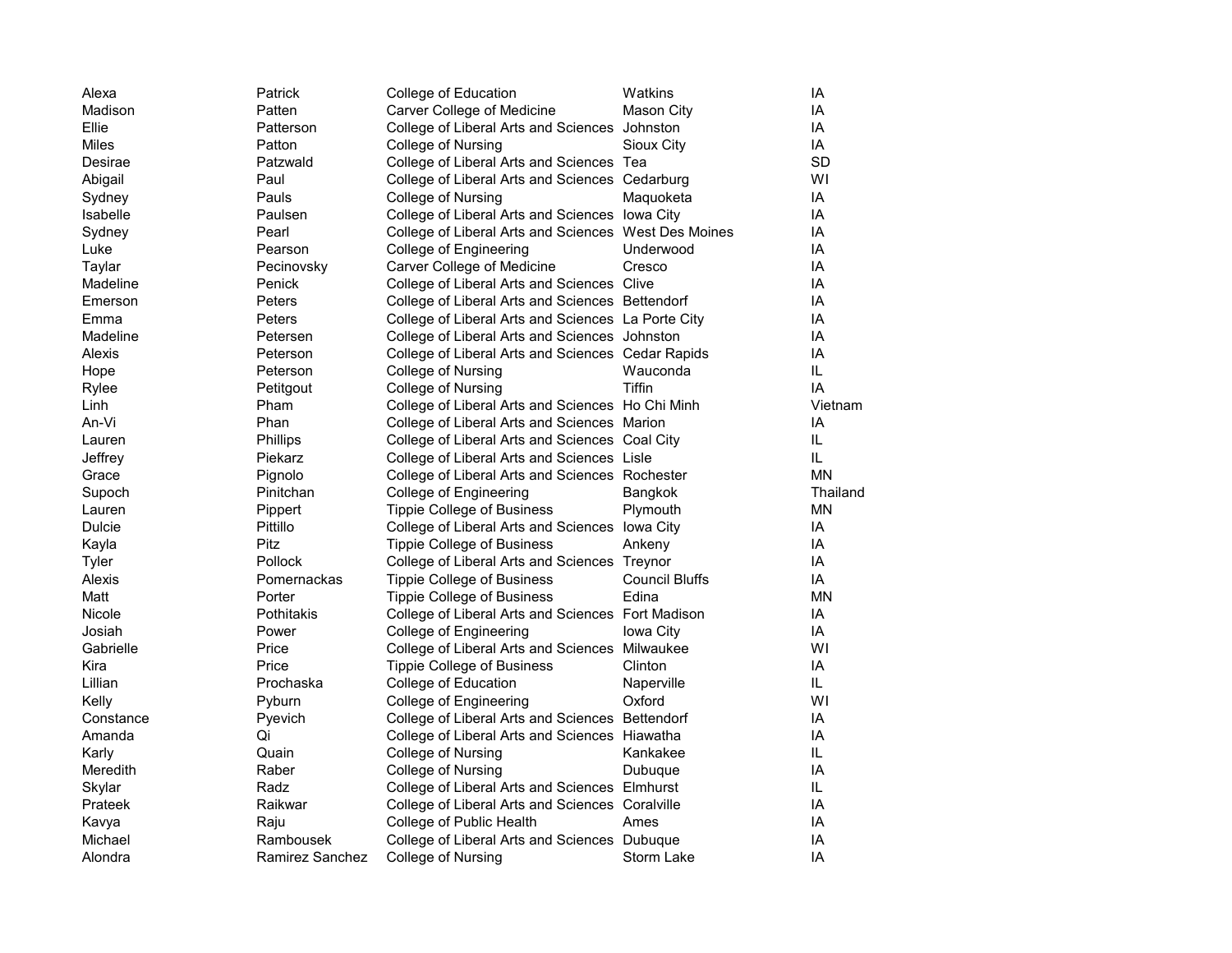| Rafael            |             | Rangel de la Tejera College of Engineering           | Metepec           | Mexico    |
|-------------------|-------------|------------------------------------------------------|-------------------|-----------|
| Noah              | Rantilla    | College of Liberal Arts and Sciences Bettendorf      |                   | IA        |
| Cari              | Rasmussen   | College of Education                                 | Solon             | IA        |
| Allison           | Rathjen     | College of Liberal Arts and Sciences Cedar Falls     |                   | IA        |
| Megan             | Rathjen     | College of Liberal Arts and Sciences Williamsburg    |                   | IA        |
| Kathryn           | Reagan      | College of Liberal Arts and Sciences Nashville       |                   | <b>TN</b> |
| Samuel            | Reckamp     | College of Liberal Arts and Sciences Huntley         |                   | IL.       |
| Julia             | Reed        | College of Education                                 | Shell Rock        | IA        |
| <b>Benton</b>     | Renaud      | College of Liberal Arts and Sciences Ankeny          |                   | IA        |
|                   |             |                                                      |                   | IA        |
| Victor            | Resendiz    | College of Liberal Arts and Sciences Coralville      |                   |           |
| Cheryl            | Reuben      | College of Engineering                               | Cedar Rapids      | IA        |
| Catherine         | Reynolds    | <b>University College</b>                            | Caledonia         | IL        |
| Cameron           | Rezabek     | College of Liberal Arts and Sciences Cedar Rapids    |                   | IA        |
| Emersen           | Rheingans   | College of Nursing                                   | Asbury            | IA        |
| Madeline          | Rhomberg    | College of Liberal Arts and Sciences Cascade         |                   | IA        |
| Kathryn           | Richardson  | College of Liberal Arts and Sciences West Des Moines |                   | IA        |
| Emily             | Richmond    | College of Liberal Arts and Sciences Oskaloosa       |                   | IA        |
| Maclain           | Ridder      | College of Liberal Arts and Sciences Omaha           |                   | <b>NE</b> |
| Lauren            | Ries        | College of Nursing                                   | Monticello        | IA        |
| Abby              | Ringgenberg | College of Nursing                                   | Urbandale         | IA        |
| Jenna             | Ringwald    | College of Education                                 | Ankeny            | IA        |
| Breana            | Rinker      | College of Public Health                             | North Liberty     | IA        |
| Isabella          | Rivera      | College of Liberal Arts and Sciences Ankeny          |                   | IA        |
| Aubrie            | Robel       | Tippie College of Business                           | Des Moines        | IA        |
| Samuel            | Robinson    | College of Liberal Arts and Sciences Decorah         |                   | IA        |
| Kallison          | Rochford    | College of Liberal Arts and Sciences Fredericksburg  |                   | IA        |
| Benjamin          | Rodriguez   | College of Engineering                               | Ankeny            | IA        |
| <b>Brendan</b>    | Roe         | College of Nursing                                   | Clive             | IA        |
| Julia             | Roemen      | College of Liberal Arts and Sciences West Des Moines |                   | IA        |
| Chloe             | Rohlf       | College of Liberal Arts and Sciences Cedar Falls     |                   | IA        |
| Jiayang           | Rong        | College of Engineering                               | Iowa City         | IA        |
| Mollie            | Rooney      | College of Nursing                                   | Des Moines        | IA        |
| Madison           | Ross        | College of Liberal Arts and Sciences Chicago         |                   | IL        |
| David             | Roth        | College of Liberal Arts and Sciences Peosta          |                   | IA        |
| Josephine         | Roy         | College of Liberal Arts and Sciences Carmel          |                   | IN        |
| Nicholas          | Runyon      | College of Liberal Arts and Sciences lowa City       |                   | IA        |
|                   | Rush        | College of Liberal Arts and Sciences Griswold        |                   | IA        |
| Karsyn<br>Daniela |             |                                                      | <b>Bettendorf</b> | IA        |
|                   | Rybarczyk   | <b>Tippie College of Business</b>                    |                   | IA        |
| Hannah            | Sadler      | College of Liberal Arts and Sciences Algona          |                   |           |
| Gianna            | Sagona      | College of Liberal Arts and Sciences Caledonia       |                   | IL.       |
| Wyatt             | Sailer      | College of Engineering                               | De Witt           | IA        |
| Andrew            | Salas       | College of Liberal Arts and Sciences Manchester      |                   | IA        |
| Arshag            | Saleem      | College of Liberal Arts and Sciences lowa City       |                   | IA        |
| Jacob             | Sammon      | College of Liberal Arts and Sciences Urbandale       |                   | ΙA        |
| Samantha          | Sandefur    | College of Education                                 | Iowa City         | IA        |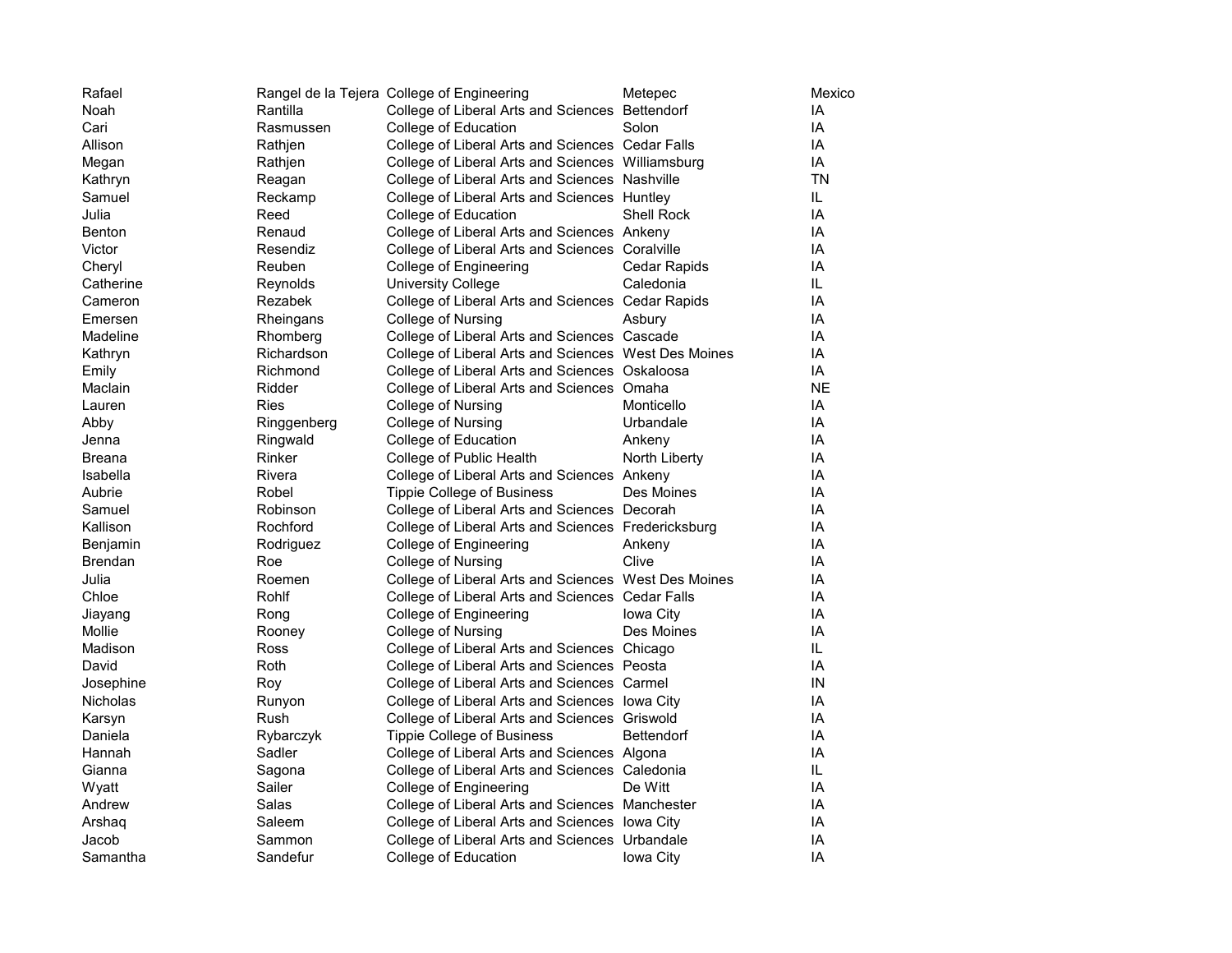| Carley     | Sansone         | College of Liberal Arts and Sciences Glendale Heights |                    | IL.       |
|------------|-----------------|-------------------------------------------------------|--------------------|-----------|
| Sushma     | Santhana        | College of Engineering                                | North Liberty      | IA        |
| Azzurra    | Sartini-Rideout | College of Liberal Arts and Sciences lowa City        |                    | IA        |
| Ava        | Sartore         | <b>Tippie College of Business</b>                     | Warrenville        | IL.       |
| Sayre      | Satterwhite     | College of Engineering                                | Ames               | IA        |
| Morgan     | Saylor          | College of Liberal Arts and Sciences North Liberty    |                    | IA        |
| Tamara-Jo  | Schaapherder    | College of Liberal Arts and Sciences Clarinda         |                    | IA        |
| Alexandra  | Scharrenberg    | <b>Tippie College of Business</b>                     | Crystal Lake       | IL.       |
| Madison    | Scheel          | College of Liberal Arts and Sciences Montgomery       |                    | IL.       |
| Emma       | Schirrmacher    | College of Liberal Arts and Sciences Ida Grove        |                    | IA        |
| Natalie    | Schloss         | College of Liberal Arts and Sciences Winthrop         |                    | IA        |
| Avery      | Schmidt         | College of Liberal Arts and Sciences Swisher          |                    | IA        |
| Lillian    | Schmidt         | College of Engineering                                | Dubuque            | IA        |
| Mitchell   | Schmidt         | College of Engineering                                | Elm Grove          | WI        |
| Reegan     | Schmidt         | College of Nursing                                    | Elm Grove          | WI        |
| Anna       | Schmitt         | College of Nursing                                    | Early              | IA        |
| Olivia     | Schmitz         | College of Education                                  | Maple Grove        | <b>MN</b> |
| Summer     | Schmuecker      | College of Liberal Arts and Sciences Earlville        |                    | IA        |
| Andrea     | Schneberger     | College of Nursing                                    | Ames               | IA        |
| Kolbe      | Schnoebelen     | <b>Tippie College of Business</b>                     | Iowa City          | IA        |
| Marlo      | Scholtes        | College of Liberal Arts and Sciences Joliet           |                    | IL.       |
| Cullan     | Schriever       | College of Liberal Arts and Sciences Cookeville       |                    | <b>TN</b> |
| Sarah      | Schroeder       | College of Education                                  | Edwardsville       | IL.       |
| Kyle       | Schubick        | College of Education                                  | Fairfield          | IA        |
| Abigail    | Schultz         | <b>Tippie College of Business</b>                     | Glenwood           | IA        |
| Erin       | Schultz         | <b>Tippie College of Business</b>                     | Glenwood           | IA        |
| Jonathan   | Schultz         | College of Engineering                                | Dubuque            | IA        |
| Allie      | Schumacher      | College of Liberal Arts and Sciences Cedar Rapids     |                    | IA        |
| Deajah     | Scott           | College of Liberal Arts and Sciences Milwaukee        |                    | WI        |
| Kennedy    | Scott           | <b>Tippie College of Business</b>                     | Iowa City          | IA        |
| LilliAnna  | Scott           | College of Liberal Arts and Sciences Wever            |                    | IA        |
| Alexandria | Self            | College of Nursing                                    | Omaha              | <b>NE</b> |
| Amritha    | Selvarajaguru   | College of Liberal Arts and Sciences San Ramon        |                    | CA        |
| Leman      | Sengullu        | College of Nursing                                    | Naperville         | IL.       |
| Andrew     | Senneff         | College of Liberal Arts and Sciences Wilton           |                    | СT        |
| Leila      | Sennour         | College of Liberal Arts and Sciences Allen            |                    | <b>TX</b> |
| Adam       | Serck           | College of Liberal Arts and Sciences Norwalk          |                    | IA        |
| Benjamin   | Sernett         | Tippie College of Business                            | <b>Cedar Falls</b> | IA        |
| Bryce      | Serovy          | College of Liberal Arts and Sciences Cedar Rapids     |                    | IA        |
| Emily      | Severino        | College of Liberal Arts and Sciences Lakeville        |                    | <b>MN</b> |
| Hannah     | Shade           | <b>Tippie College of Business</b>                     | Marengo            | IA        |
| Abigayle   | Shekleton       | College of Liberal Arts and Sciences Princeton        |                    | IA        |
| Abigail    | Shepley         | College of Engineering                                | Baxter             | IA        |
| Abigail    | Sheridan        | College of Liberal Arts and Sciences Denver           |                    | IA        |
| Sydney     | Shields         | College of Liberal Arts and Sciences Eden Prairie     |                    | <b>MN</b> |
|            |                 |                                                       |                    |           |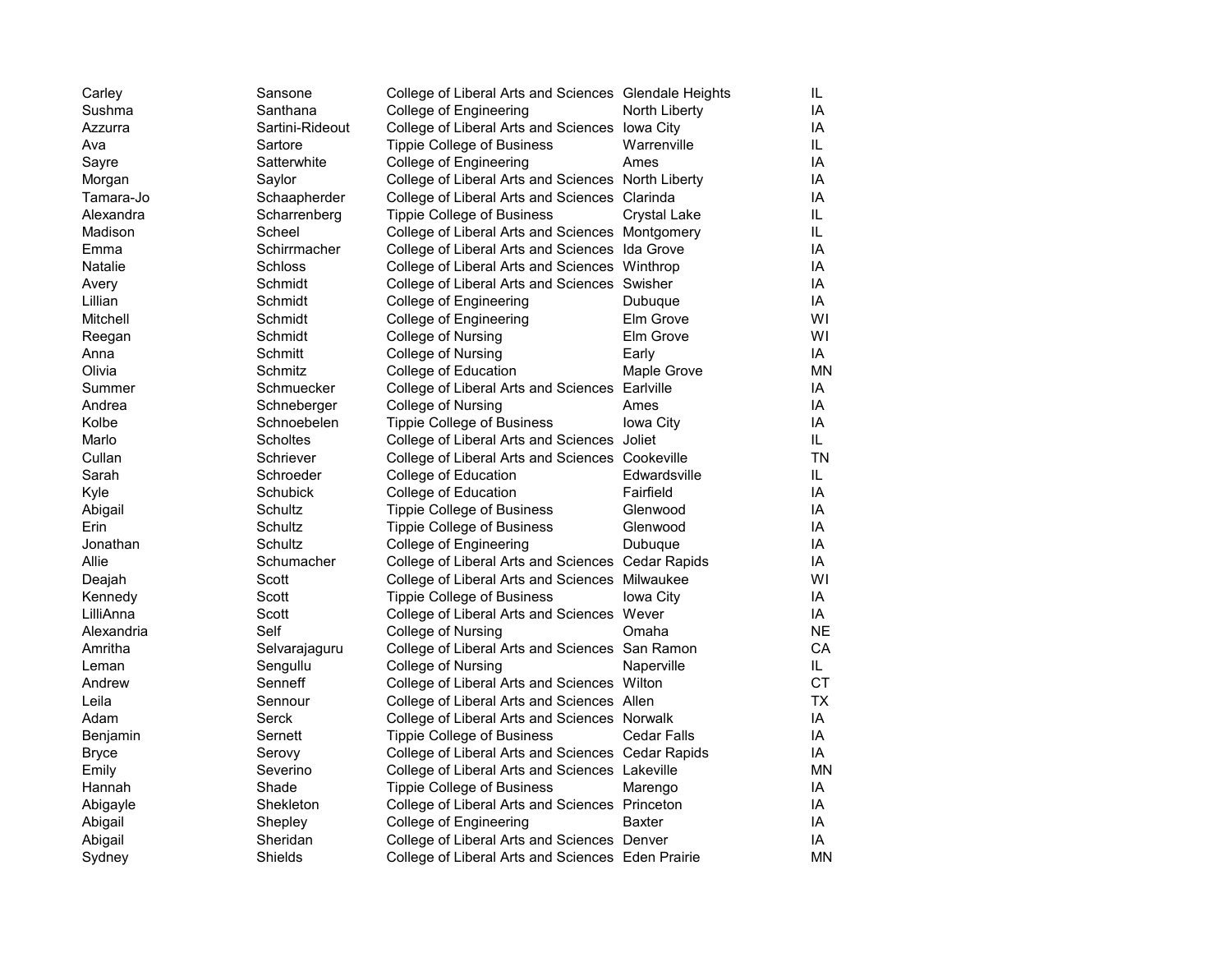| Stella         | Shipman        | College of Liberal Arts and Sciences Easton            |                   | PA        |
|----------------|----------------|--------------------------------------------------------|-------------------|-----------|
| Anthony        | Shirazi        | College of Engineering                                 | Iowa City         | IA        |
| Tammy          | <b>Shivers</b> | <b>University College</b>                              | Sachse            | <b>TX</b> |
| Carter         | Shockey        | College of Liberal Arts and Sciences Freeport          |                   | IL.       |
| Hayden         | Short          | College of Liberal Arts and Sciences Ottumwa           |                   | IA        |
| Kareem         | Shoukih        | College of Liberal Arts and Sciences Coralville        |                   | IA        |
| Kaitlin        | Shoviak        | College of Liberal Arts and Sciences Saint Joseph      |                   | IL.       |
| Amy            | <b>Showers</b> | College of Education                                   | <b>Bettendorf</b> | IA        |
| Evelyn         | Shumway        | College of Liberal Arts and Sciences Miami             |                   | <b>FL</b> |
| Molly          | Siebenaler     | Tippie College of Business                             | Dunlap            | IL.       |
| Madison        | Sieperda       | College of Liberal Arts and Sciences Spirit Lake       |                   | IA        |
| Lauryn         | Simons         | College of Nursing                                     | Palatine          | IL.       |
| Anne           | Simplot        | College of Liberal Arts and Sciences Clive             |                   | IA        |
| Jacob          | Sindt          | College of Engineering                                 | Dubuque           | IA        |
| Kartik         | Sivakumar      | College of Liberal Arts and Sciences Marion            |                   | IA        |
| <b>Brooke</b>  | Siverhus       | College of Nursing                                     | Mequon            | WI        |
| Anna           | Slaght         | College of Liberal Arts and Sciences Cascade           |                   | IA        |
| Megan          | Slinger        | College of Liberal Arts and Sciences North Liberty     |                   | IA        |
| Dakota         | Sliter         | College of Liberal Arts and Sciences Hampton           |                   | IA        |
| Anna           | Smith          | College of Liberal Arts and Sciences Rockville         |                   | <b>MD</b> |
| Austin         | Smith          | College of Public Health                               | Platteville       | WI        |
| Cameron        | Smith          | Tippie College of Business                             | North Liberty     | IA        |
| Cassandra      | Smith          | College of Liberal Arts and Sciences Le Claire         |                   | IA        |
| Hannah         | Smith          | College of Liberal Arts and Sciences Marion            |                   | IA        |
| Isabella       | Smith          | Tippie College of Business                             | Danville          | IA        |
| Lilly          | Smith          | College of Education                                   | Dubuque           | IA        |
| Sydney         | Smithgall      | College of Liberal Arts and Sciences Frankfort         |                   | IL.       |
| Gabriella      | Snyder         | College of Liberal Arts and Sciences Adel              |                   | IA        |
| Gina           | Sobecki        | College of Liberal Arts and Sciences Arlington Heights |                   | IL        |
| McKenzie       | Solberg        | College of Nursing                                     | Carpentersville   | IL.       |
| Konnor         | Sommer         | College of Engineering                                 | Iowa City         | IA        |
| Saylor         | Sonnenburg     | College of Nursing                                     | Clive             | IA        |
| <b>Bridget</b> | Sorensen       | College of Nursing                                     | Champlin          | MN        |
| David          | Sorensen       | College of Engineering                                 | Long Grove        | IA        |
| Jack           | Sorenson       | College of Liberal Arts and Sciences San Clemente      |                   | CA        |
| Jessica        | Soria          | College of Education                                   | Storm Lake        | IA        |
| Bianca         | Sponseller     | College of Liberal Arts and Sciences Nevada            |                   | IA        |
| Zachary        | Springer       | College of Liberal Arts and Sciences Rock Rapids       |                   | IA        |
| Katrina        | Stadler        | College of Public Health                               | Palatine          | IL        |
| Alexa          | Stallings      | College of Public Health                               | Marengo           | IL.       |
| Tyler          | Stallman       | College of Liberal Arts and Sciences Clive             |                   | IA        |
| Jonathan       | Stamman        | Tippie College of Business                             | West St Paul      | <b>MN</b> |
| Zachary        | Starman        | College of Engineering                                 | Coralville        | IA        |
| <b>Brycen</b>  | <b>Starnes</b> | College of Education                                   | Douds             | IA        |
| Ryan           | Staub          | College of Liberal Arts and Sciences West Des Moines   |                   | IA        |
|                |                |                                                        |                   |           |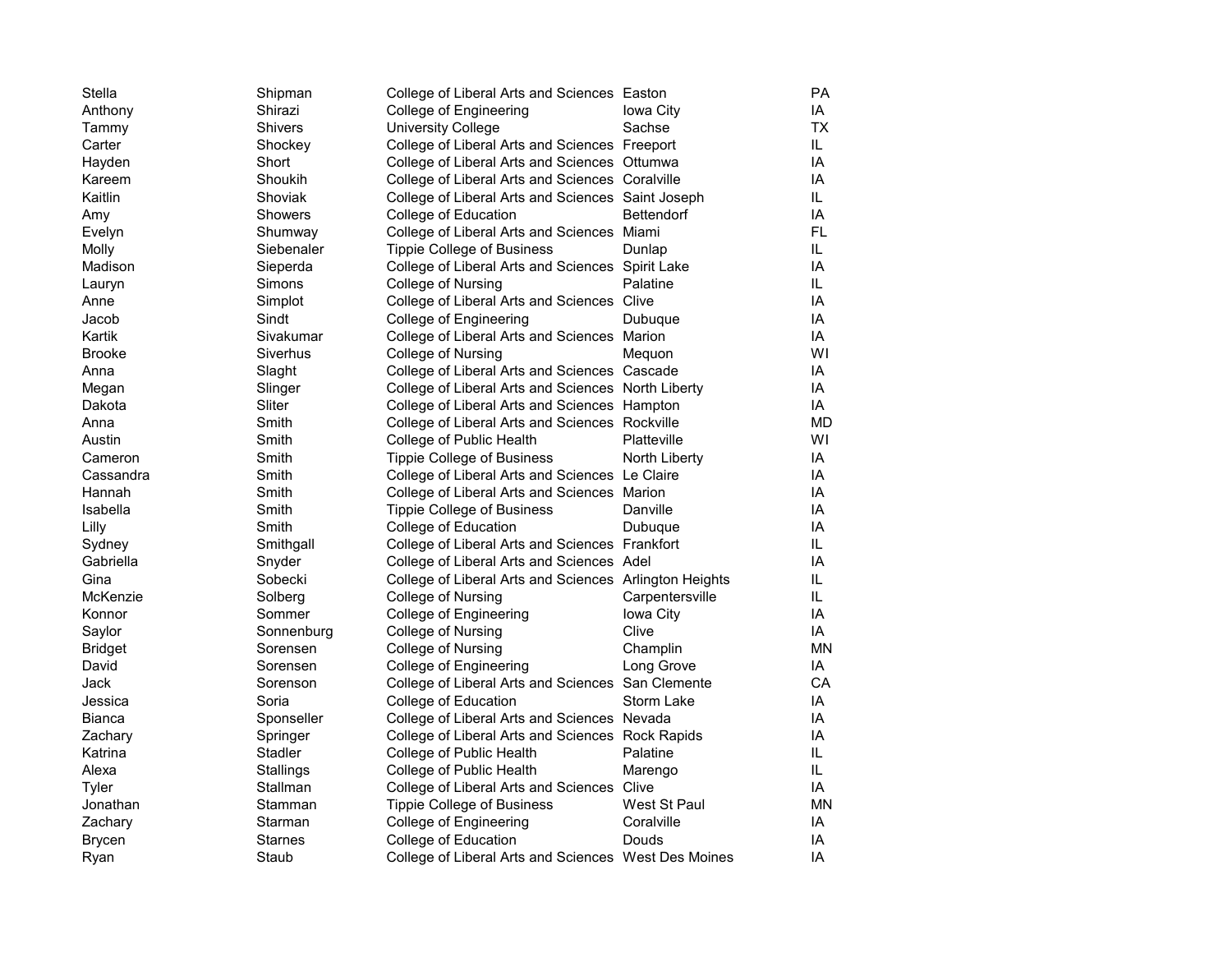| Madisyn                               | Steele         | College of Nursing                                   | Waterloo       | IA        |
|---------------------------------------|----------------|------------------------------------------------------|----------------|-----------|
| Casey                                 | Steen          | <b>Tippie College of Business</b>                    | Urbandale      | IA        |
| Rachel                                | Steffen        | College of Liberal Arts and Sciences Cresco          |                | IA        |
| Tessa                                 | Steffen        | College of Engineering                               | Hiawatha       | IA        |
| Allyson                               | Steffensmeier  | College of Liberal Arts and Sciences North Liberty   |                | IA        |
| Ryan                                  | Steffensmeier  | College of Education                                 | West Point     | IA        |
| Matthew                               | Steinbronn     | College of Liberal Arts and Sciences Coralville      |                | IA        |
| Charlotte                             | <b>Stevens</b> | College of Education                                 | Mount Prospect | IL.       |
| Thomas                                | <b>Stevens</b> | College of Education                                 | Iowa City      | IA        |
| Abigail                               | Stoddard       | College of Education                                 | <b>Tiffin</b>  | IA        |
| Landon                                | Stoll          | <b>Tippie College of Business</b>                    | Dubuque        | IA        |
| <b>Benjamin</b>                       | Stone          | College of Liberal Arts and Sciences Des Moines      |                | IA        |
| <b>Brady</b>                          | Stotler        | College of Liberal Arts and Sciences Solon           |                | IA        |
| Klara                                 | Strand         | College of Liberal Arts and Sciences Galena          |                | IL        |
| Rachel                                | Strang         | <b>Tippie College of Business</b>                    | Iowa City      | IA        |
| Lokke Johanna Petry Elisabeth Stribos |                | College of Engineering                               | La Hulpe       | Belgium   |
| Deven                                 | <b>Strief</b>  | College of Liberal Arts and Sciences Eldridge        |                | IA        |
| Kate                                  | Struble        | College of Liberal Arts and Sciences Clinton         |                | IA        |
| Samantha                              | Stucky         | College of Liberal Arts and Sciences Shoreview       |                | <b>MN</b> |
| Miranda                               | Sturtz         | College of Liberal Arts and Sciences Elkhart         |                | IA        |
| Gustavo                               | Suarez         | College of Liberal Arts and Sciences Belmond         |                | IA        |
| Fiona                                 | Sullivan       | College of Liberal Arts and Sciences Mokena          |                | IL.       |
| Molly                                 | Sullivan       | College of Nursing                                   | Littleton      | CO        |
| Steven                                | Susmarski      | College of Engineering                               | Oak Lawn       | IL.       |
| Corinne                               | Swann          | College of Liberal Arts and Sciences Sewickley       |                | <b>PA</b> |
| Gwendolyn                             | Sweeney        | College of Liberal Arts and Sciences Elkhorn         |                | WI        |
| Madeline                              | Swick          | College of Liberal Arts and Sciences West Liberty    |                | ΙA        |
| Daniel                                | Szabo          | <b>Tippie College of Business</b>                    | Pierre         | SD        |
| Owen                                  | Talandis       | College of Liberal Arts and Sciences River Forest    |                | IL.       |
| Karolina                              | Talaska        | College of Nursing                                   | Huntley        | IL.       |
| Carter                                | Tams           | College of Liberal Arts and Sciences Ankeny          |                | IA        |
| Ciara                                 | Tapanes        | College of Liberal Arts and Sciences Northampton     |                | МA        |
| Heidy                                 | Tapia          | College of Education                                 | Iowa City      | IA        |
| Leslie                                | Tapia          | College of Education                                 | Iowa City      | IA        |
| Hannah                                | Tarantino      | College of Nursing                                   | Gurnee         | IL.       |
| Abigail                               | Temple         | College of Engineering                               | Rockford       | IL        |
| Amy                                   | Ten Haken      | College of Nursing                                   | Aurora         | IL        |
| Allison                               | TenHaken       | <b>Tippie College of Business</b>                    | Aurora         | IL.       |
| Anthony                               | Terrones       | College of Liberal Arts and Sciences Ames            |                | IA        |
| Johanna                               | Theeler        | College of Engineering                               | Le Mars        | IA        |
| Samalya                               | Thenuwara      | College of Liberal Arts and Sciences lowa City       |                | IA        |
| Nora                                  | Thiel          | College of Liberal Arts and Sciences Chanhassen      |                | MΝ        |
| Alleyna                               | Thomas         | College of Nursing                                   | Iowa City      | IA        |
| Devin                                 | Thomas         | College of Liberal Arts and Sciences West Des Moines |                | IA        |
| Alyssa                                | Thompson       | College of Liberal Arts and Sciences Winnebago       |                | IL        |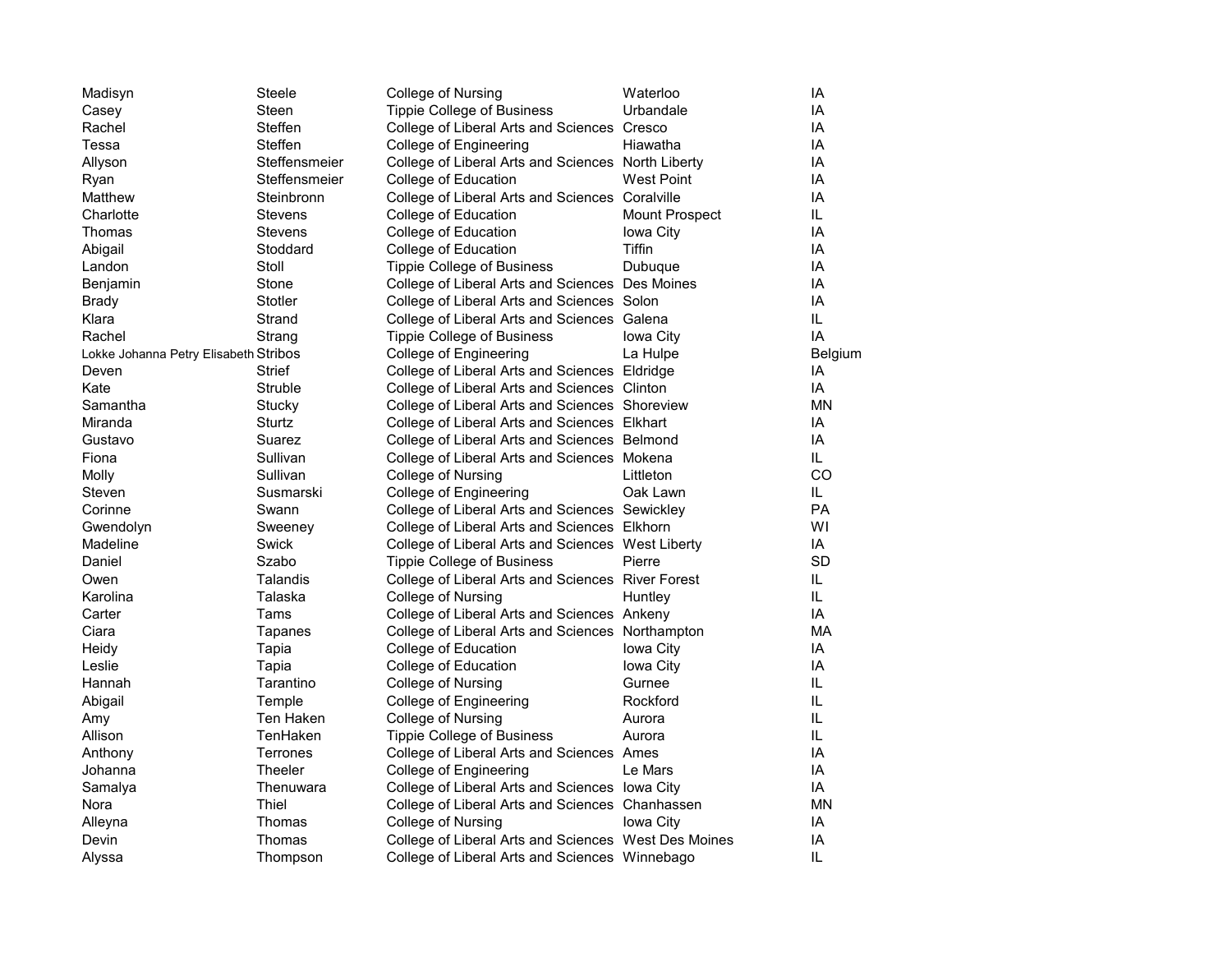| Samantha        | Thompson            | College of Liberal Arts and Sciences Dunlap          |                       | IL.   |
|-----------------|---------------------|------------------------------------------------------|-----------------------|-------|
| Andrew          | Thomsen             | College of Nursing                                   | Iowa City             | IA    |
| Emma            | Thomson             | College of Nursing                                   | Adel                  | IA    |
| Trevor          | Thornburgh          | College of Engineering                               | New Virginia          | IA    |
| Ryland          | Threlkeld-Wiegand   | College of Engineering                               | Iowa City             | IA    |
| <b>Nicholas</b> | Timmerman           | <b>Tippie College of Business</b>                    | Dubuque               | IA    |
| Benjamin        | Tinker              | College of Engineering                               | Grimes                | IA    |
| Nhan            | To                  | College of Liberal Arts and Sciences lowa City       |                       | IA    |
| Olivia          | Tonelli             | College of Liberal Arts and Sciences Joliet          |                       | IL.   |
| Chloe           | Torrence            | Tippie College of Business                           | <b>Naples</b>         | FL.   |
| Andrea Janelle  | Torres              | College of Nursing                                   | Schaumburg            | IL.   |
| Maya            | Torrez              | College of Liberal Arts and Sciences Walworth        |                       | WI    |
| Kelli           | Tosic               | College of Liberal Arts and Sciences Lake Villa      |                       | IL.   |
| Dane            | Tow                 | College of Liberal Arts and Sciences Peoria          |                       | IL.   |
| Dylan           | Tracy               | <b>Tippie College of Business</b>                    | <b>Bloomington</b>    | IL.   |
| Isabella        | Tramel              | College of Liberal Arts and Sciences lowa City       |                       | IA    |
| Lorena          | Tran                | College of Engineering                               | Iowa City             | IA    |
| Emerson         | Tran Lam            | College of Liberal Arts and Sciences Vinton          |                       | IA    |
| Emily           | Trapnell            | College of Liberal Arts and Sciences Shoreview       |                       | ΜN    |
| Jamie           | Trentz              | College of Engineering                               | Bettendorf            | IA    |
| Christopher     | Trost               | College of Liberal Arts and Sciences Genoa           |                       | IL.   |
| Grant           | Truesdale           | <b>Tippie College of Business</b>                    | Elkhorn               | WI    |
| Alexandra       | Tu                  | College of Engineering                               | Coralville            | IA    |
| Demir           | Tuken               | College of Engineering                               | <b>Cedar Falls</b>    | IA    |
| Ava             | Turnquist           | College of Education                                 | Naperville            | IL.   |
| Adalynn         | Ulbrich             | Carver College of Medicine                           | <b>Holy Cross</b>     | ΙA    |
| Abbi            | Ullrich             | College of Nursing                                   | Kiron                 | IA    |
| Saloni          | Upadhyay            | College of Liberal Arts and Sciences Mumbai          |                       | India |
| Lindsey         | Urbanski            | College of Liberal Arts and Sciences Naperville      |                       | IL.   |
| Andres          | <b>Valdez Perez</b> | College of Engineering                               | <b>Council Bluffs</b> | IA    |
| James           | Van Eaton           | College of Liberal Arts and Sciences lowa City       |                       | IA    |
| Sydney          | Van Trump           | College of Liberal Arts and Sciences lowa City       |                       | IA    |
| Bhavya          | Vats                | College of Engineering                               | Burlington            | IA    |
| Radha           | Velamuri            | College of Liberal Arts and Sciences West Des Moines |                       | ΙA    |
| Joseph          | Verry               | College of Engineering                               | Coralville            | ΙA    |
| Joseph          | Vize                | College of Liberal Arts and Sciences Peosta          |                       | IA    |
| Olivia          | Vojtech             | College of Nursing                                   | Grinnell              | IA    |
| <b>Brayden</b>  | Vold                | College of Liberal Arts and Sciences Greene          |                       | IA    |
| Rachael         | Volkman             | College of Liberal Arts and Sciences lowa City       |                       | IA    |
| Benjamin        | Von Arb             | College of Engineering                               | Huxley                | IA    |
| Colin           | Votzmeyer           | College of Liberal Arts and Sciences Mt Prospect     |                       | IL    |
| Annalise        | Vrabel              | College of Nursing                                   | Gurnee                | IL    |
| James           | Vranas              | College of Engineering                               | Oak Brook             | IL.   |
| Eliza           | Waage               | College of Public Health                             | Urbandale             | IA    |
| Megan           | Wadle               | College of Nursing                                   | Algona                | IA    |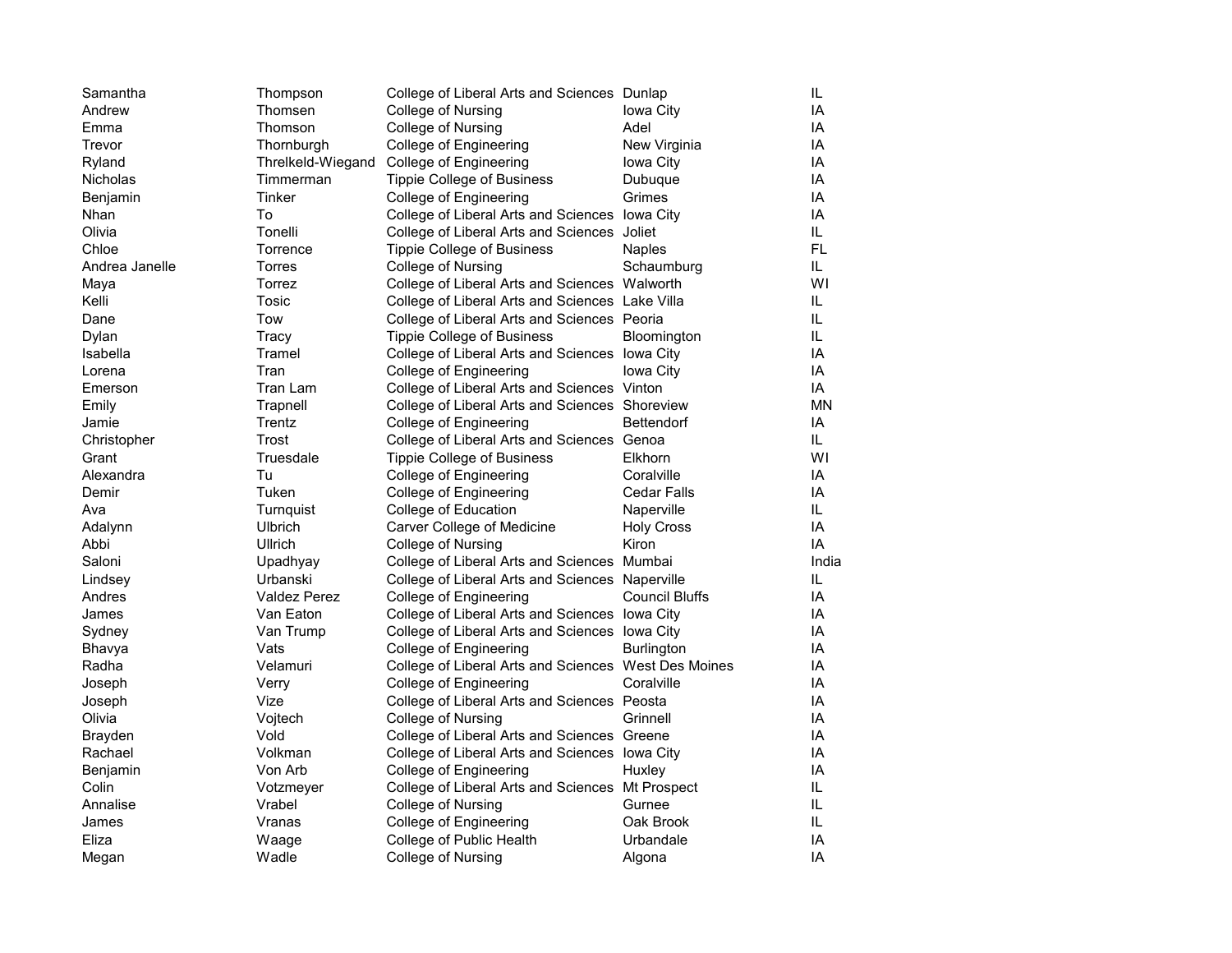| Anthony       | Wagner      | College of Engineering                               | Fort Dodge           | IA |
|---------------|-------------|------------------------------------------------------|----------------------|----|
| Elizabeth     | Wagner      | College of Liberal Arts and Sciences                 | Dubuque              | IA |
| Kalei         | Wagner      | College of Nursing                                   | Boone                | IA |
| Jacqueline    | Wahl        | College of Liberal Arts and Sciences Marshalltown    |                      | IA |
| Kaitlyn       | Walter      | College of Liberal Arts and Sciences Bettendorf      |                      | IA |
| Elijah        | Waltman     | Tippie College of Business                           | Earlham              | IA |
| Molly         | Walzer      | College of Education                                 | <b>Highland Park</b> | IL |
| Caitlyn       | Ward        | College of Liberal Arts and Sciences Gurnee          |                      | IL |
| Emma          | Wason       | College of Nursing                                   | Plainfield           | IL |
| Amelia        | Watson      | College of Liberal Arts and Sciences Coralville      |                      | ΙA |
| Blake         | Weber       | College of Engineering                               | Cedar Rapids         | IA |
| Delaney       | Weeks       | College of Nursing                                   | Spencer              | IA |
| Luke          | Weger       | College of Engineering                               | Cedar Rapids         | ΙA |
| Robert        | Weger       | College of Liberal Arts and Sciences                 | Ely                  | IA |
| Emily         | Weigand     | College of Nursing                                   | Glen Ellyn           | IL |
| Claire        | Weihs       | College of Nursing                                   | Urbandale            | IA |
| Robert        | Weiland     | College of Liberal Arts and Sciences Northbrook      |                      | IL |
| Kian          | Weimer      | College of Engineering                               | Cedar Rapids         | IA |
| Reagan        | Weinheimer  | College of Liberal Arts and Sciences Greenfield      |                      | IA |
| Ethan         | Weires      | College of Liberal Arts and Sciences Oswego          |                      | IL |
| Emily         | Weishaar    | College of Nursing                                   | Elk Grove Village    | IL |
| Olivia        | Weiss       | College of Liberal Arts and Sciences Royal Oak       |                      | MI |
| Grant         | Welk        | College of Liberal Arts and Sciences Ames            |                      | IA |
| Matthew       | Wells       | College of Liberal Arts and Sciences Normal          |                      | IL |
| <b>Brooke</b> | Welter      | College of Nursing                                   | Cedar Rapids         | IA |
| Jacob         | Wendell     | College of Liberal Arts and Sciences Ankeny          |                      | IA |
| Grace         | Wenstrom    | College of Liberal Arts and Sciences Wataga          |                      | IL |
| Emelia        | Wenzel      | College of Liberal Arts and Sciences White Bear Lake |                      | ΜN |
| Credence      | Wernke      | Tippie College of Business                           | Dubuque              | IA |
| Ryan          | Westhoff    | College of Liberal Arts and Sciences Waterloo        |                      | IA |
| Claire        | Westphal    | <b>Tippie College of Business</b>                    | Ankeny               | IA |
| Yardley       | Whaylen     | College of Liberal Arts and Sciences lowa City       |                      | IA |
| Abigail       | Whitehill   | College of Liberal Arts and Sciences Williamsburg    |                      | IA |
| Eleanor       | Wichman     | College of Liberal Arts and Sciences Herndon         |                      | VA |
| Jake          | Wicks       | College of Liberal Arts and Sciences Johnston        |                      | IA |
| Olivia        | Willets     | College of Liberal Arts and Sciences Ankeny          |                      | IA |
| Amelia        | Williams    | College of Liberal Arts and Sciences Houston         |                      | ТX |
| Micah         | Williams    | College of Liberal Arts and Sciences Dubuque         |                      | IA |
| Isabella      | Willier     | <b>Tippie College of Business</b>                    | Centerville          | IA |
| Mariah        | Wilson      | College of Nursing                                   | Glidden              | IA |
| Megan         | Wilson      | College of Nursing                                   | Western Springs      | IL |
| Sam           | Wilson Hoff | College of Liberal Arts and Sciences Des Moines      |                      | IA |
| Grace         | Winders     | College of Liberal Arts and Sciences Urbandale       |                      | IA |
| Rachel        | Winkler     | College of Liberal Arts and Sciences Johnston        |                      | IA |
| Paige         | Wisner      | College of Nursing                                   | New Hampton          | IA |